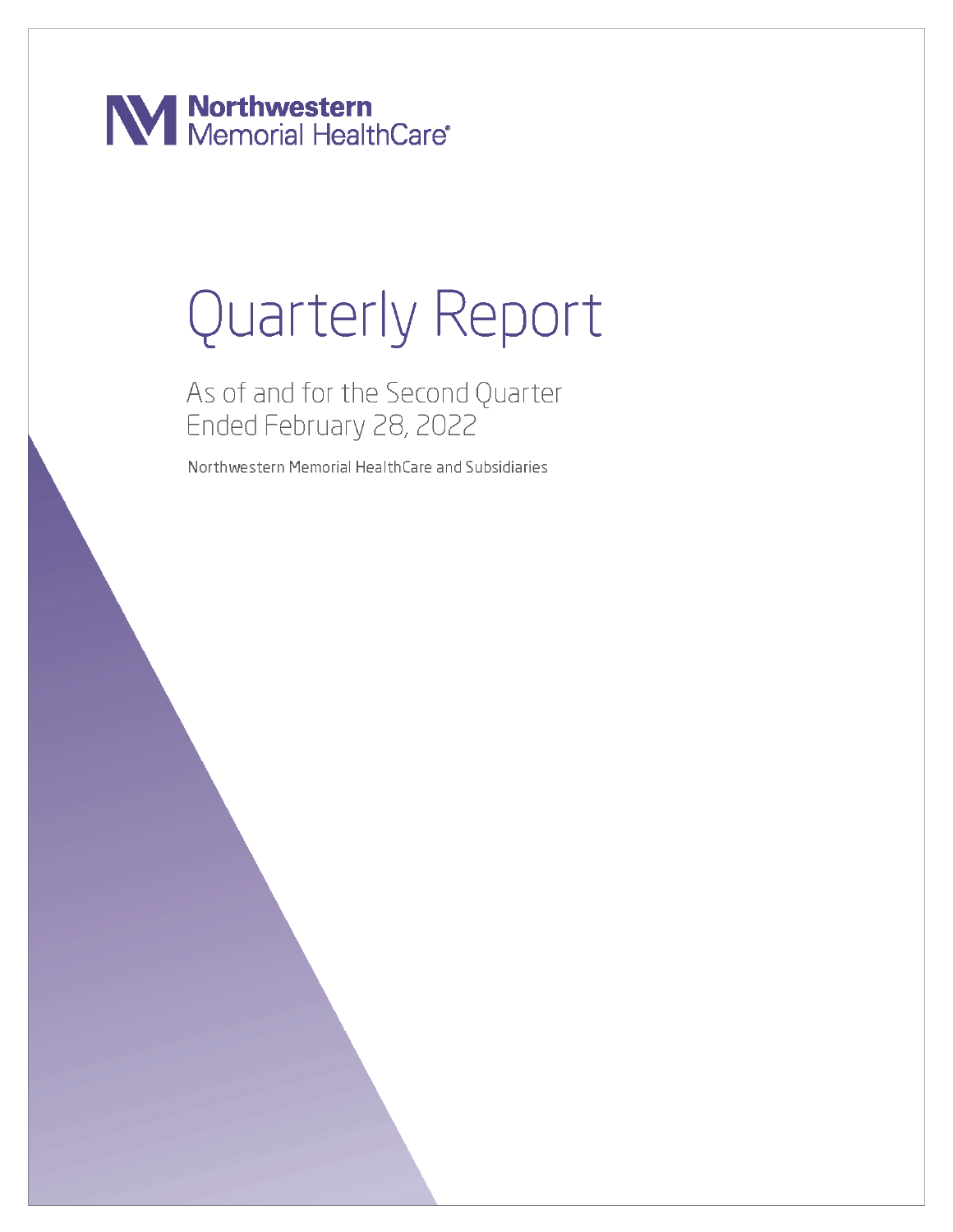# **NORTHWESTERN MEMORIAL HEALTHCARE AND SUBSIDIARIES Unaudited Condensed Consolidated Financial Statements** As of and for the Second Quarter Ended February 28, 2022

#### **CONTENTS**

| <b>Condensed Consolidated Financial Statements:</b>                       |     |
|---------------------------------------------------------------------------|-----|
| Condensed Consolidated Balance Sheets                                     | 1   |
| Condensed Consolidated Statements of Operations and Changes in Net Assets | 3   |
| Condensed Consolidated Statements of Cash Flows                           | .5. |
| Notes to the Condensed Consolidated Financial Statements                  | 6   |

#### **Forward-Looking Information:**

Certain statements included or incorporated by reference in this report constitute "forward-looking statements." Such statements are generally identifiable by the terminology used such as "plan," "expect," "estimate," "budget" or similar words. The achievement of certain results or other expectations contained in such forward- looking statements *involve known and unknown risks, uncertainties and other factors which may cause actual results, performance or* achievements described to be materially different from any future results, performance or achievements expressed or *implied by such forward-looking statements. Northwestern Memorial HealthCare and Subsidiaries do not plan to issue* any updates or revisions to those forward-looking statements if or when changes to its expectations, or events, *conditions or circumstances on which such statements are based, occur.*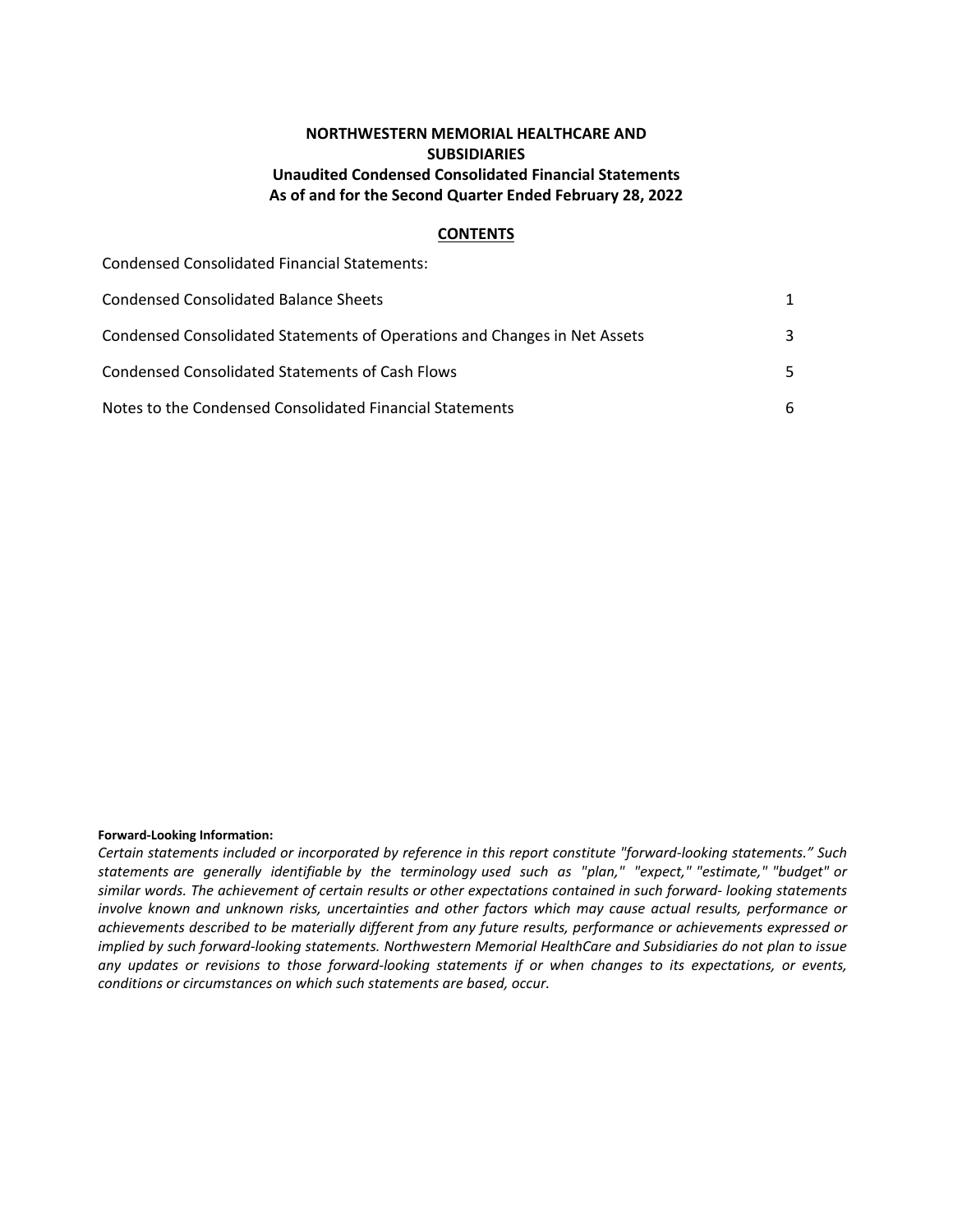# **Northwestern Memorial HealthCare and Subsidiaries**

# **Condensed Consolidated Balance Sheets**

# **(Dollars in thousands)**

<span id="page-2-0"></span>

|                                                                       |    | February 28,<br>2022 | August 31,<br>2021 |
|-----------------------------------------------------------------------|----|----------------------|--------------------|
|                                                                       |    | (Unaudited)          | Note A             |
| <b>Assets</b>                                                         |    |                      |                    |
| <b>Current Assets:</b>                                                |    |                      |                    |
| Cash and cash equivalents                                             | \$ | 760,768 \$           | 1,229,066          |
| Short-term investments                                                |    | 354,870              | 15,478             |
| Current portion of investments, including assets limited as to use    |    | 245,827              | 203,658            |
| Patient accounts receivable                                           |    | 830,535              | 830,724            |
| Current portion of pledges and grants receivable, net                 |    | 26,561               | 24,057             |
| Current portion of insurance recoverable                              |    | 22,234               | 21,481             |
| Inventories                                                           |    | 152,841              | 152,889            |
| Other current assets                                                  |    | 189,560              | 208,349            |
| Total current assets                                                  |    | 2,583,196            | 2,685,702          |
| Investments, including assets limited as to use, less current portion |    | 9,176,597            | 9,556,068          |
| Property and equipment, at cost:                                      |    |                      |                    |
| Land                                                                  |    | 424,227              | 417,655            |
| <b>Buildings</b>                                                      |    | 5,356,555            | 5,062,945          |
| <b>Equipment and furniture</b>                                        |    | 1,916,303            | 1,872,931          |
| Construction in progress                                              |    | 230,688              | 209,387            |
|                                                                       |    | 7,927,773            | 7,562,918          |
| Less accumulated depreciation and amortization                        |    | 3,363,870            | 3,168,927          |
|                                                                       |    | 4,563,903            | 4,393,991          |
|                                                                       |    |                      |                    |
| Prepaid pension cost                                                  |    | 239,595              | 220,258            |
| Pledges and grants receivable, less current portion                   |    | 110,361              | 90,844             |
| Insurance recoverable, less current portion                           |    | 159,610              | 169,460            |
| Operating lease right-of-use assets                                   |    | 180,977              | 181,820            |
| Other assets, net                                                     |    | 307,054              | 302,934            |
| <b>Total assets</b>                                                   | Ş. | 17,321,293 \$        | 17,601,077         |

 *Continued on next page.*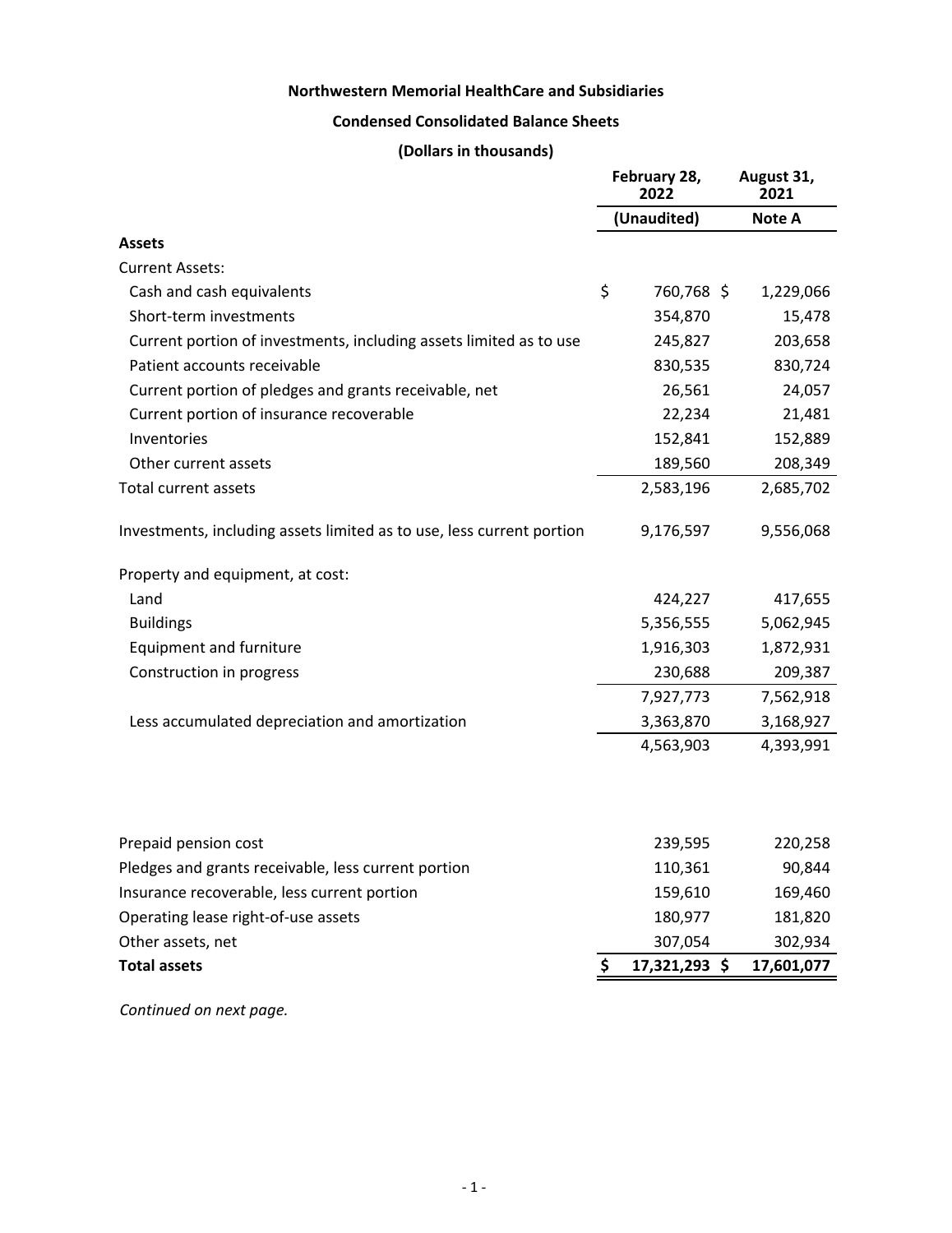#### **Northwestern Memorial HealthCare and Subsidiaries**

#### **Condensed Consolidated Balance Sheets (continued)**

#### **(Dollars in thousands)**

|                                                                            | February 28,<br>2022 |               | August 31,<br>2021 |
|----------------------------------------------------------------------------|----------------------|---------------|--------------------|
|                                                                            |                      | (Unaudited)   | Note A             |
| Liabilities and net assets                                                 |                      |               |                    |
| <b>Current Liabilities</b>                                                 |                      |               |                    |
| Accounts payable                                                           | \$                   | 256,820 \$    | 279,731            |
| Accrued salaries and benefits                                              |                      | 417,773       | 479,971            |
| Grants and academic support payable, current portion                       |                      | 12,320        | 15,299             |
| Accrued expenses and other current liabilities                             |                      | 207,487       | 192,702            |
| Due to third-party payors                                                  |                      | 699,013       | 768,386            |
| <b>CMS Accelerated Payments</b>                                            |                      | 188,745       | 314,509            |
| Current accrued liabilities under self-insurance programs                  |                      | 212,332       | 170,184            |
| Current maturities of long-term debt                                       |                      | 18,870        | 18,815             |
| Long-term debt subject to short-term remarketing                           |                      | 288,580       | 126,200            |
| Short-term debt                                                            |                      | 77,697        | 77,697             |
| <b>Total current liabilities</b>                                           |                      | 2,379,637     | 2,443,494          |
| Long-term debt, less current maturities                                    |                      | 1,642,849     | 1,812,325          |
| Accrued liabilities under self-insurance programs,<br>less current portion |                      | 859,053       | 842,041            |
| Grants and academic support payable, less current portion                  |                      | 61,487        | 60,868             |
| Interest rate swaps                                                        |                      | 89,431        | 106,447            |
| Operating lease liabilities, less current portion                          |                      | 162,005       | 165,146            |
| <b>Other liabilities</b>                                                   |                      | 343,802       | 306,446            |
| <b>Total liabilities</b>                                                   |                      | 5,538,264     | 5,736,767          |
| Net assets:                                                                |                      |               |                    |
| Without donor restrictions:                                                |                      |               |                    |
| Controlling interest                                                       |                      | 11,069,212    | 11,214,690         |
| Noncontrolling interest in subsidiaries                                    |                      | 82            | 13                 |
| Total net assets without donor restrictions                                |                      | 11,069,294    | 11,214,703         |
| With donor restrictions                                                    |                      | 713,735       | 649,607            |
| Total net assets                                                           |                      | 11,783,029    | 11,864,310         |
| <b>Total liabilities and net assets</b>                                    | \$                   | 17,321,293 \$ | 17,601,077         |

*Note A: The August 31, 2021 financial statement information was derived from and should be read in* conjunction with the Northwestern Memorial HealthCare and Subsidiaries 2021 audited consolidated *financial statements.*

See accompanying notes to the interim condensed consolidated financial statements.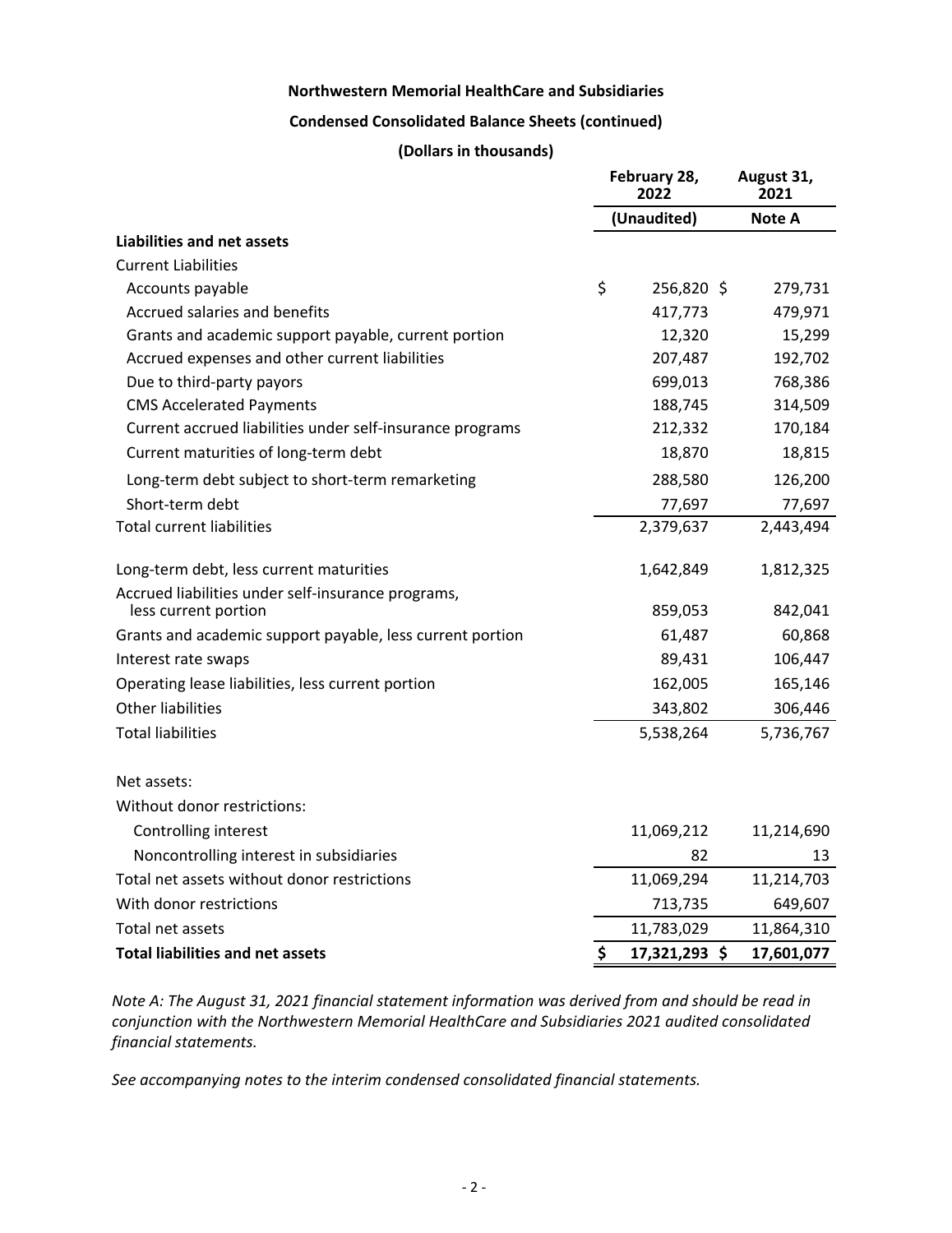# **Northwestern Memorial HealthCare and Subsidiaries Condensed Consolidated Statements of Operations and Changes in Net Assets (Unaudited) (Dollars in thousands)**

<span id="page-4-0"></span>

|                                                                                       | <b>Three Months Ended</b> |            | <b>Six Months Ended</b>  |           |  |
|---------------------------------------------------------------------------------------|---------------------------|------------|--------------------------|-----------|--|
|                                                                                       | February 28,              |            | February 28,             |           |  |
|                                                                                       | 2022                      | 2021       | 2022                     | 2021      |  |
| <b>Revenue</b>                                                                        |                           |            |                          |           |  |
| Patient service revenue                                                               | \$<br>1,802,466 \$        | 1,637,680  | 3,677,506                | 3,232,243 |  |
| Rental and other revenue                                                              | 114,040                   | 100,174    | 225,300                  | 194,438   |  |
| Net assets released from donor restrictions and<br>federal and state grants           | 50,786                    | 32,672     | 57,167                   | 38,770    |  |
| Total revenue                                                                         | 1,967,292                 | 1,770,526  | 3,959,973                | 3,465,451 |  |
| <b>Expenses</b>                                                                       |                           |            |                          |           |  |
| <b>Salaries</b>                                                                       | 840,072                   | 722,182    | 1,643,616                | 1,386,333 |  |
| Employee benefits                                                                     | 132,537                   | 105,701    | 237,254                  | 169,076   |  |
| <b>Supplies</b>                                                                       | 410,775                   | 376,683    | 840,216                  | 757,250   |  |
| <b>Purchased services</b>                                                             | 190,074                   | 180,362    | 374,660                  | 353,886   |  |
| Depreciation and amortization                                                         | 107,998                   | 99,029     | 216,576                  | 191,979   |  |
| Insurance                                                                             | 58,609                    | 41,687     | 104,678                  | 79,893    |  |
| Rent and utilities                                                                    | 25,776                    | 20,331     | 51,904                   | 45,555    |  |
| Repairs and maintenance                                                               | 34,613                    | 30,390     | 67,184                   | 56,910    |  |
| Interest                                                                              | 10,758                    | 14,035     | 21,422                   | 26,918    |  |
| Illinois Hospital Assessment                                                          | 51,888                    | 46,599     | 100,790                  | 89,871    |  |
| Other                                                                                 | 47,151                    | 42,443     | 93,117                   | 83,733    |  |
| Total expenses                                                                        | 1,910,251                 | 1,679,442  | 3,751,417                | 3,241,404 |  |
| <b>Operating income</b>                                                               | 57,041                    | 91,084     | 208,556                  | 224,047   |  |
| <b>Nonoperating (losses) gains</b>                                                    |                           |            |                          |           |  |
| Investment return                                                                     | (241, 910)                | 516,707    | (375, 129)               | 894,121   |  |
| Contribution of Palos net assets                                                      |                           | 255,633    |                          | 255,633   |  |
| Change in fair value of interest rate swaps                                           | 10,550                    | 19,003     | 17,017                   | 22,420    |  |
| Grants and academic support provided                                                  | (10, 402)                 | (8, 793)   | (22, 378)                | (19, 475) |  |
| Other                                                                                 | 9,348                     | 4,355      | 20,620                   | 9,539     |  |
| Total nonoperating (losses) gains, net                                                | (232, 414)                | 786,905    | (359, 870)               | 1,162,238 |  |
| (Deficiency) excess of revenue over expenses                                          | (175, 373)                | 877,989    | (151, 314)               | 1,386,285 |  |
| Net gain attributable to noncontrolling interest<br>in subsidiaries                   | 200                       | 180        | 397                      | 283       |  |
| (Deficiency) excess of revenue over expenses<br>attributable to NMHC and subsidiaries | \$<br>$(175, 573)$ \$     | 877,809 \$ | $(151,711)$ \$ 1,386,002 |           |  |

Continued on next page.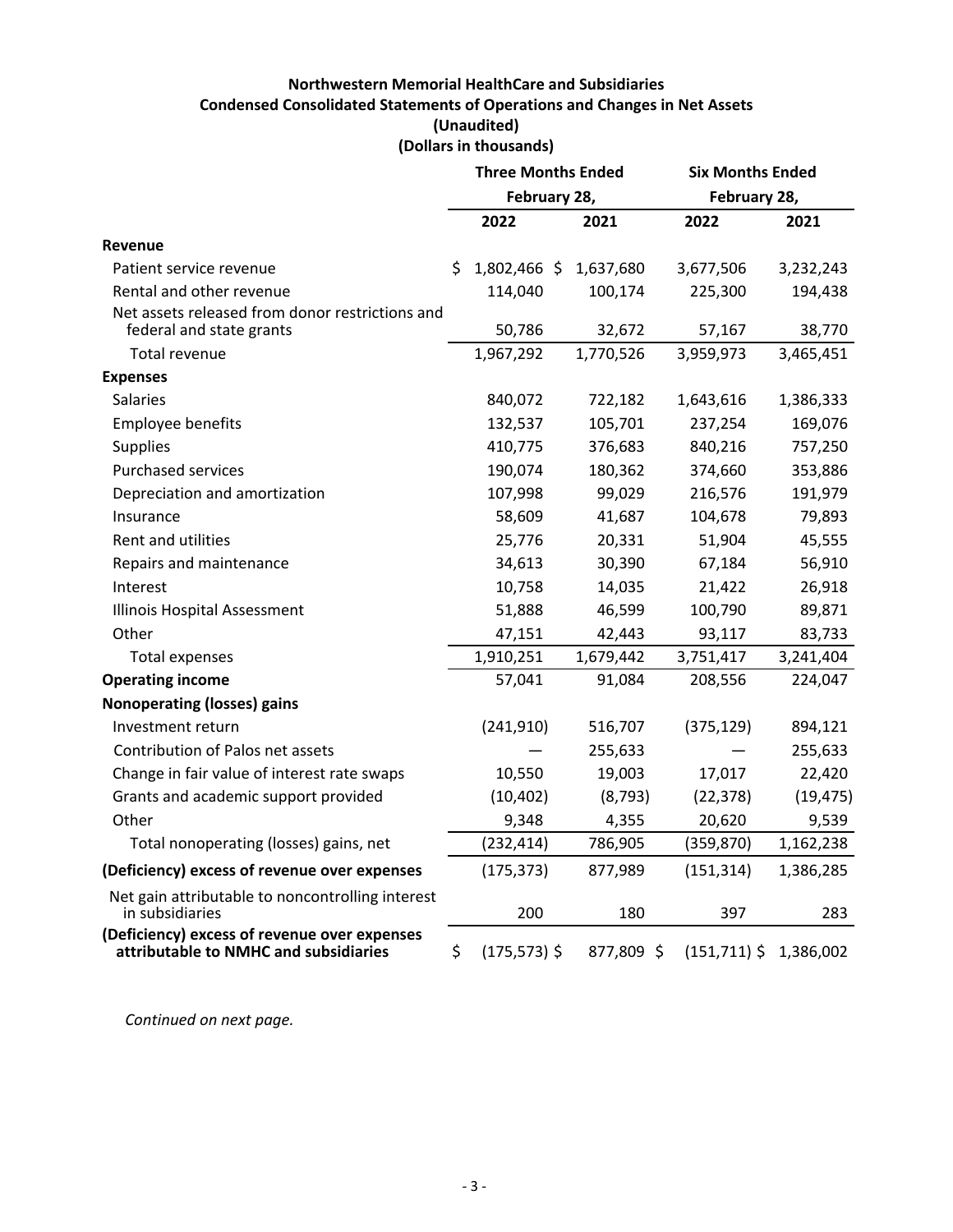# **Northwestern Memorial HealthCare and Subsidiaries Condensed Consolidated Statements of Operations and Changes in Net Assets (Unaudited)**

**(Dollars in thousands)**

|                                                                                          | <b>Three Months Ended</b> |                 | <b>Six Months Ended</b> |                 |            |
|------------------------------------------------------------------------------------------|---------------------------|-----------------|-------------------------|-----------------|------------|
|                                                                                          | February 28,              |                 |                         | February 28,    |            |
|                                                                                          |                           | 2022            | 2021                    | 2022            | 2021       |
| Net assets without donor restrictions, controlling<br>interest                           |                           |                 |                         |                 |            |
| (Deficiency) excess of revenue over expenses                                             | \$                        | $(175, 573)$ \$ | 877,809 \$              | $(151, 711)$ \$ | 1,386,002  |
| Net assets released from restrictions used for<br>property and equipment additions       |                           | 1,838           | 4,399                   | 5,214           | 5,861      |
| Postretirement-benefit-related changes other<br>than net periodic pension cost           |                           | 445             | 1,921                   | 890             | 3,842      |
| Other                                                                                    |                           | 176             | (511)                   | 129             | 572        |
| (Decrease) increase in net assets without donor<br>restrictions, controlling interest    |                           | (173, 114)      | 883,618                 | (145, 478)      | 1,396,277  |
| Net assets without donor restrictions,<br>noncontrolling interest                        |                           |                 |                         |                 |            |
| Excess of revenue over expenses                                                          |                           | 200             | 180                     | 397             | 283        |
| Distribution to noncontrolling interest                                                  |                           | (229)           | (70)                    | (328)           | (351)      |
| Other                                                                                    |                           |                 | 70                      |                 | (833)      |
| (Decrease) increase in net assets without donor<br>restrictions, noncontrolling interest |                           | (29)            | 180                     | 69              | (901)      |
| Net assets with donor restrictions                                                       |                           |                 |                         |                 |            |
| Contributions                                                                            |                           | 34,879          | 113,736                 | 70,183          | 121,670    |
| Investment return                                                                        |                           | 7,729           | 5,721                   | 15,280          | 11,471     |
| Net assets released from restrictions used for:                                          |                           |                 |                         |                 |            |
| Operating expenses, charity care, and research<br>and education                          |                           | (7,527)         | (9, 277)                | (15, 724)       | (14, 756)  |
| Property and equipment additions                                                         |                           | (1,838)         | (4,399)                 | (5,214)         | (5,861)    |
| Change in fair value of split-interest agreements                                        |                           | (315)           | 1,285                   | (427)           | 1,156      |
| Contribution of Palos restricted net assets                                              |                           |                 | 184                     |                 | 184        |
| Other                                                                                    |                           | 7               | 119                     | 30              | 119        |
| Increase in net assets with donor restrictions                                           |                           | 32,935          | 107,369                 | 64,128          | 113,983    |
| Change in net assets                                                                     |                           | (140, 208)      | 991,167                 | (81, 281)       | 1,509,359  |
| Net assets, beginning of period                                                          |                           | 11,923,237      | 9,608,510               | 11,864,310      | 9,090,318  |
| Net assets, end of period                                                                | \$                        | 11,783,029 \$   | 10,599,677 \$           | 11,783,029 \$   | 10,599,677 |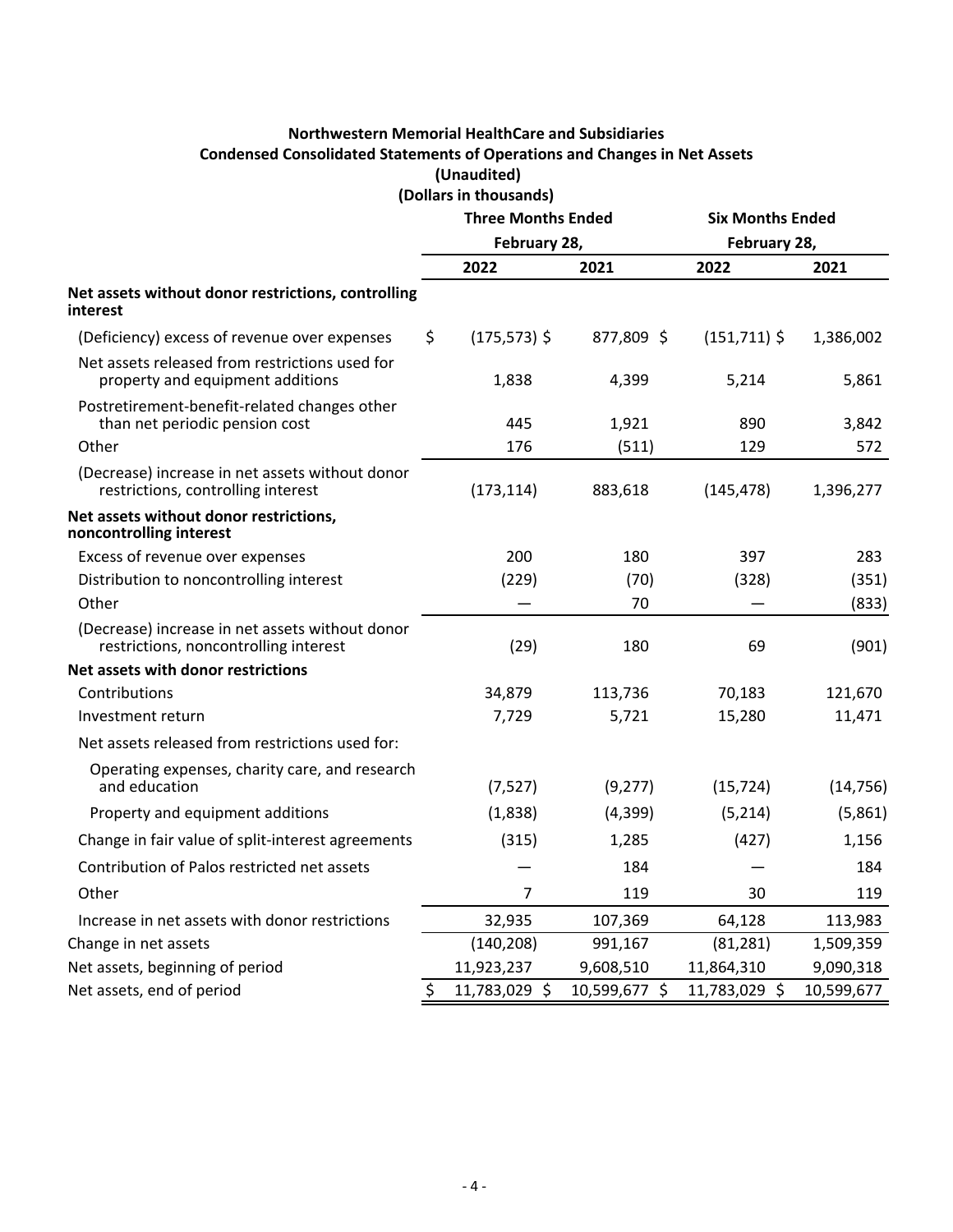# **Northwestern Memorial HealthCare and Subsidiaries Condensed Consolidated Statements of Cash Flows (Unaudited) (Dollars in thousands)**

<span id="page-6-0"></span>

|                                                                                                                          | <b>Six Months Ended</b> |             |  |
|--------------------------------------------------------------------------------------------------------------------------|-------------------------|-------------|--|
|                                                                                                                          | February 28,            |             |  |
|                                                                                                                          | 2022                    | 2021        |  |
| <b>Operating activities</b>                                                                                              |                         |             |  |
| Change in net assets                                                                                                     | \$<br>$(81, 281)$ \$    | 1,509,359   |  |
| Adjustments to reconcile change in net assets to net cash provided by<br>operating activities:                           |                         |             |  |
| Postretirement benefit-related changes other than net periodic<br>pension cost                                           | (890)                   | (3,842)     |  |
| Change in fair value of interest rate swaps                                                                              | (17, 017)               | (22, 420)   |  |
| Net unrestricted realized investment return and net change in<br>unrestricted and restricted unrealized investment gains | 374,711                 | (894, 688)  |  |
| Restricted contributions, change in fair value of split interest<br>agreements and realized investment return            | (84, 616)               | (133, 914)  |  |
| Contribution of Palos net assets                                                                                         |                         | (255, 817)  |  |
| Depreciation and amortization                                                                                            | 216,576                 | 191,979     |  |
| Changes in operating assets and liabilities:                                                                             |                         |             |  |
| Patient accounts receivable                                                                                              | 189                     | (143, 071)  |  |
| Due to third-party payors                                                                                                | (63, 359)               | (56, 948)   |  |
| Grants and academic support payable                                                                                      | (2,360)                 | (2,978)     |  |
| CMS accelerated payments                                                                                                 | (125, 764)              |             |  |
| Other operating assets and liabilities                                                                                   | (2,670)                 | 100,058     |  |
| Net cash provided by operating activities                                                                                | 213,519                 | 287,718     |  |
| <b>Investing activities</b>                                                                                              |                         |             |  |
| Purchase of investments                                                                                                  | (1,729,893)             | (4,938,111) |  |
| Sale of investments                                                                                                      | 1,107,326               | 4,142,520   |  |
| Cash received from contribution of Palos                                                                                 |                         | 46,251      |  |
| Net unrestricted realized investment return                                                                              | 245,765                 | 179,612     |  |
| Capital expenditures, net                                                                                                | (387, 591)              | (236, 374)  |  |
| Net cash used in investing activities                                                                                    | (764, 393)              | (806, 102)  |  |
| <b>Financing activities</b>                                                                                              |                         |             |  |
| Payments of long-term debt                                                                                               | (2,040)                 | (10,628)    |  |
| Restricted contributions, change in fair value of split interest<br>agreements and realized investment return            | 84,616                  | 133,914     |  |
| Net cash provided by financing activities                                                                                | 82,576                  | 123,286     |  |
| Net decrease in cash and cash equivalents                                                                                | (468, 298)              | (395,098)   |  |
| Cash and cash equivalents, beginning of period                                                                           | 1,229,066               | 1,336,516   |  |
| Cash and cash equivalents, end of the period                                                                             | \$<br>760,768 \$        | 941,418     |  |

See accompanying notes to the interim condensed consolidated financial statements.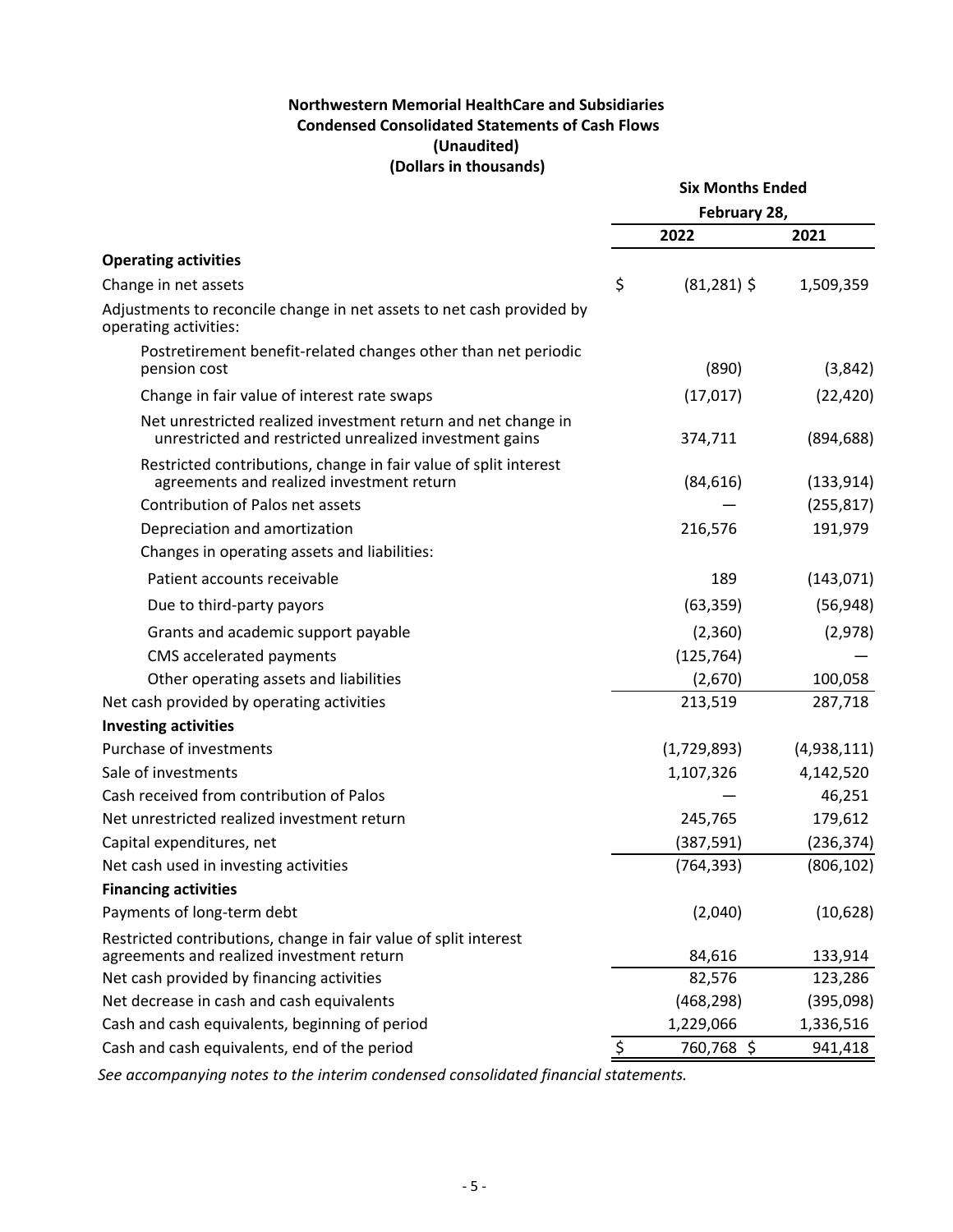#### As of and for the Second Quarter Ended

#### **February 28, 2022**

#### <span id="page-7-0"></span>**1. Organization and Basis of Presentation**

Northwestern Memorial HealthCare (NMHC) is the parent of an integrated nonprofit health care organization, anchored by Northwestern Memorial Hospital (NMH) and Northwestern Medical Group (NMG), that provides health care services to communities in northern Illinois. NMHC partners with Northwestern University's Feinberg School of Medicine (FSM) to form an academic medical center, branded as Northwestern Medicine, that is shaping the future of medicine through outstanding patient care, research and training of resident physicians.

The accompanying condensed consolidated financial statements include the accounts of NMHC and its subsidiaries (collectively referred to herein as Northwestern Memorial). All significant intercompany transactions and balances have been eliminated in consolidation.

These interim financial statements have not been audited; however, in the opinion of management, they include all adjustments necessary for their fair presentation in conformity with U.S. generally accepted accounting principles (U.S. GAAP). These interim statements have been prepared on a basis that is substantially consistent with the accounting principles applied in the audited consolidated financial statements of Northwestern Memorial for the year ended August 31, 2021.

Interim results are not necessarily indicative of results for a full year or any future periods. The information included in these interim financial statements should be read in conjunction with the audited consolidated financial statements for the year ended August 31, 2021, which are available on the Electronic Municipal Market Access ("EMMA") website of the Municipal Securities Rulemaking Board.

#### **2. Adoption of Accounting Standards**

In August 2018, the Financial Accounting Standards Board (FASB) issued Accounting Standards Update (ASU) 2018-14, Compensation - Retirement Benefits - Defined Benefit Plans (Subtopic 715-20): Disclosure Framework - Changes to the Disclosure Requirements for Defined Benefit Plans. ASU 2018-14 makes minor changes to the disclosure requirements for employers that sponsor defined benefit and other postretirement benefit plans. This guidance is effective for fiscal years beginning after December 15, 2021. This guidance is to be applied retrospectively, and early adoption is permitted. Northwestern Memorial is currently evaluating the impact this guidance will have on its consolidated financial statements.

In August 2018, the FASB issued ASU 2018-15, *Intangibles - Goodwill and Other - Internal-Use Software (Subtopic 350-40): Customer's Accounting for Implementation Costs Incurred in a Cloud Computing Arrangement That is a Service Contract.* ASU 2018-15 requires customers in a cloud computing agreement that is a service contract to follow the internal use software guidance in ASC 350-40 to determine which implementation costs to capitalize as assets. On September 1, 2021, this standard was adopted by Northwestern Memorial on a retrospective basis, having no material impact to the financial position, results of operations or cash flows.

In September 2020, the FASB issued ASU 2020-07, Not-for-Profit Entities (Topic 958): Presentation and Disclosures by Not-for-Profit Entities for Contributed Nonfinancial Assets. ASU 2020-07 requires presentation of contributed nonfinancial assets as a separate line in the consolidated statement of operations and change in net assets, apart from contributions of cash or other financial assets. On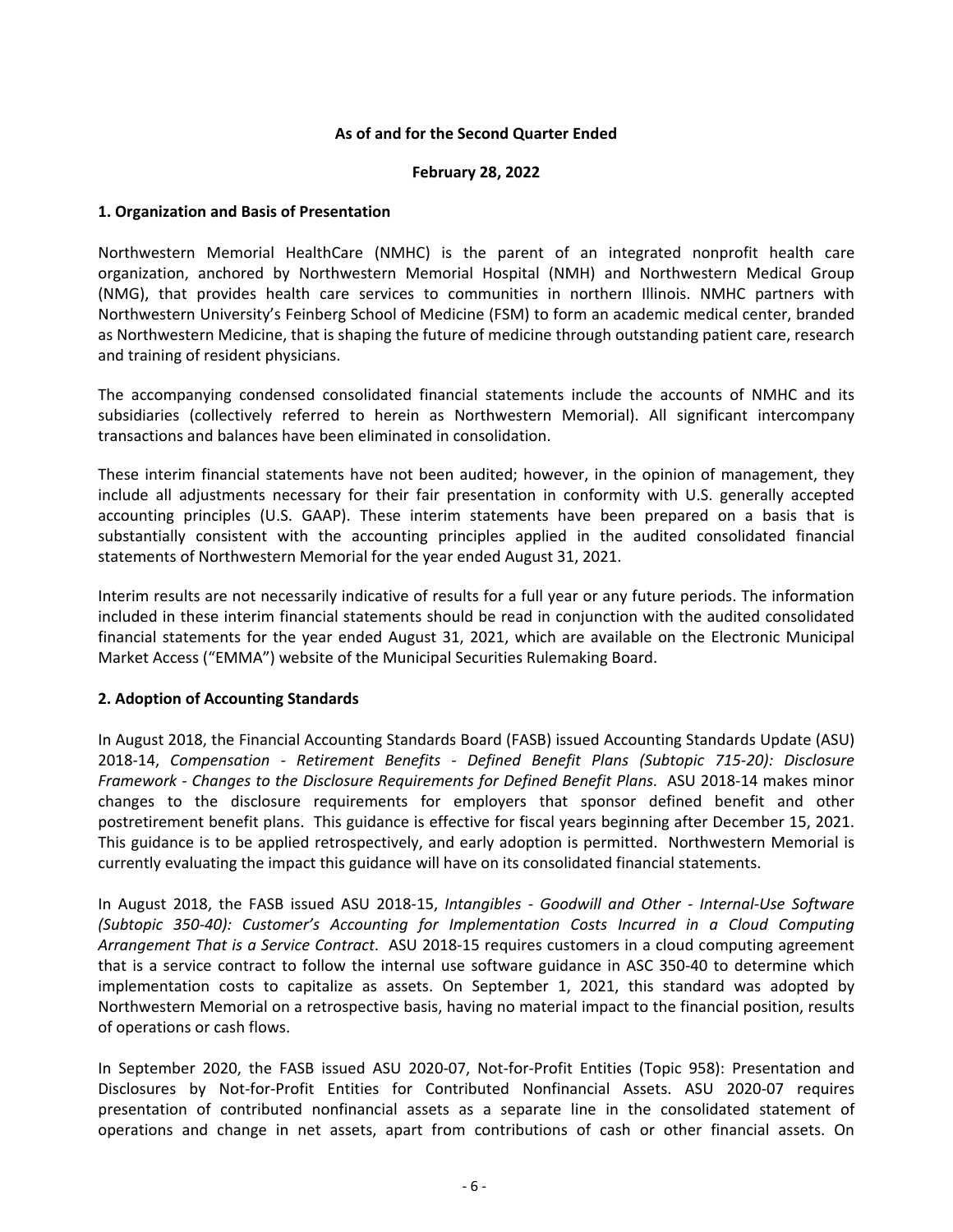September 1, 2021, this standard was adopted by Northwestern Memorial on a retrospective basis, having no material impact to the financial position, results of operations or cash flows.

#### **3. Reclassification**

Certain reclassifications have been made to the 2021 consolidated financial statements to conform with classification used in 2022. The reclassifications had no material effect on total assets, total liabilities, total revenue or excess of revenue over expenses previously reported.

#### **4. Membership Substitution Agreement with Palos Community Hospital**

On January 1, 2021, Palos Community Hospital (PCH), and all other affiliated medical-related businesses affiliated with PCH (Palos), became wholly owned direct or indirect subsidiaries of NMHC pursuant to a membership substitution between NMHC and St. George Corporation, which had previously been the parent company of PCH. This affiliation positions Northwestern Memorial, under the Northwestern Medicine brand, to expand its integrated academic health delivery system to the Southwest Chicagoland area, offering patients access to leading-edge care closer to where they live and work.

The affiliation was effected through a membership substitution with no consideration paid. For accounting purposes, this transaction is considered an acquisition under Accounting Standards Codification Topic (ASC) 958-805, "Not-for-Profit Entities: Business Combinations", and a contribution was recorded for the fair value of assets, net of liabilities of Palos. Northwestern Memorial has reflected the results of all third party valuations received in the accompanying condensed consolidated financial statements.

Also effective January 1, 2021, PCH joined the NMHC Obligated Group. A Supplemental Master Trust Indenture was executed to issue obligations pursuant to the NMHC Master Trust Indenture in order to secure all debt that was previously secured by obligations issued pursuant to The St. George Corporation, Palos Community Hospital Master Trust Indenture (PCH MTI) prior to the release of PCH MTI in accordance with its terms.

The acquisition-date fair value of identifiable assets and liabilities of Palos at January 1, 2021 consisted of the following:

| Cash and cash equivalents               | 46,251     |
|-----------------------------------------|------------|
| Other current assets                    | 54,884     |
| Property and equipment                  | 328,803    |
| Other long-term assets                  | 64,148     |
| <b>Current liabilities</b>              | (93, 538)  |
| Long-term debt, less current maturities | (279, 355) |
| Other long-term liabilities             | (59, 543)  |
| Donor restricted net assets             | (184)      |
| Contribution of unrestricted net assets | 61,466     |

The above table represents the final acquisition date fair value as of August 31, 2021.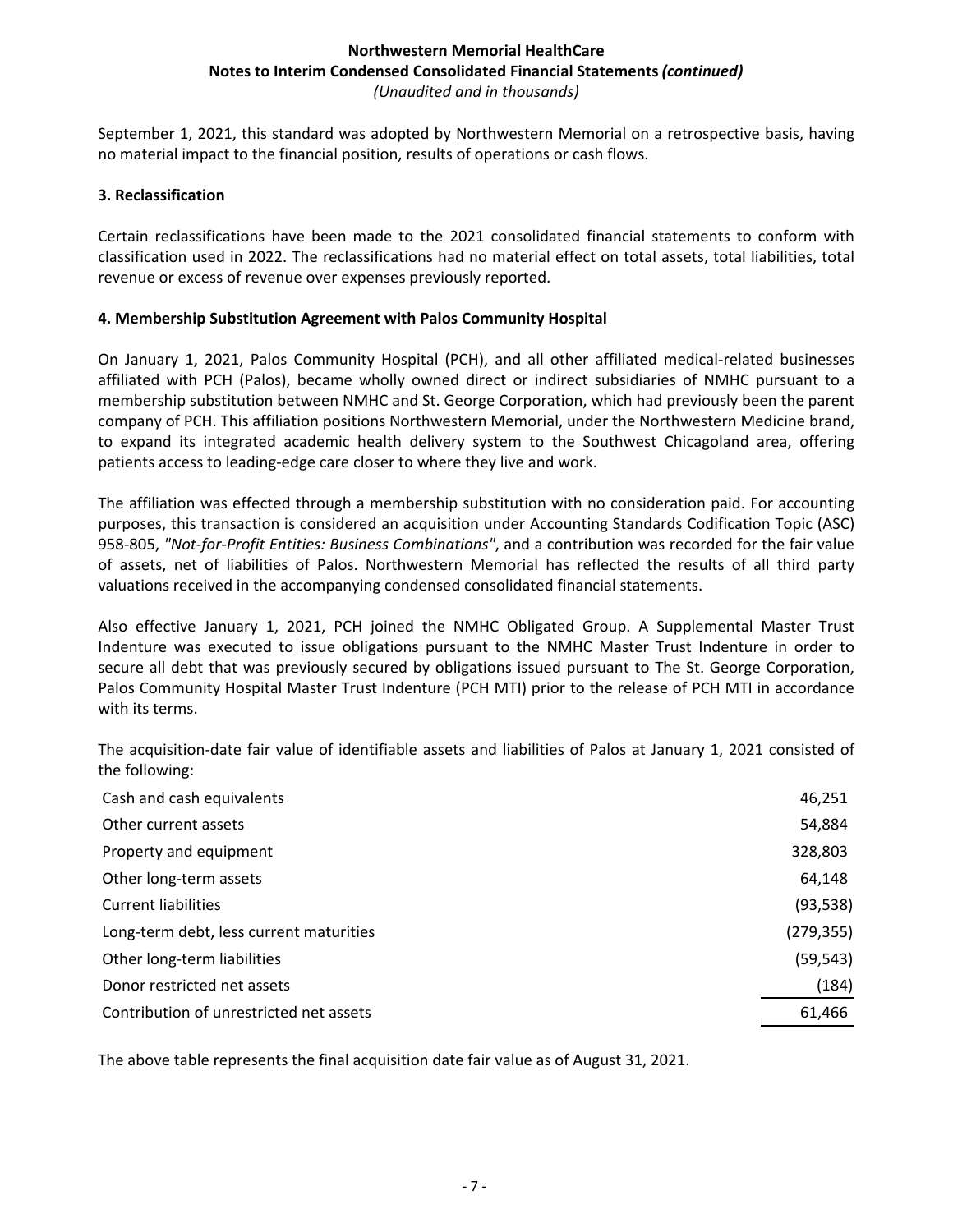#### **5. Patient Service Revenue**

Northwestern Memorial recognizes Patient service revenue at the amount that reflects the consideration expected to be paid for providing patient care. Patient service revenue is recognized as performance obligations are satisfied based on the nature of the services provided by Northwestern Memorial. Performance obligations satisfied over time relate to patients in Northwestern Memorial hospitals receiving inpatient acute care services from admission to the point when services are no longer required, which is generally at the time of discharge. Revenue for performance obligations satisfied over time is recognized based on actual charges incurred in relation to total expected or actual charges. Outpatient services are performance obligations satisfied at a point in time, and revenue is recognized when goods or services are provided and Northwestern Memorial does not believe it is required to provide additional goods or services. Management believes this method provides a fair depiction of the transfer of services over the term of performance obligations based on the inputs needed to satisfy the obligations.

Northwestern Memorial has elected to apply the optional exemption provided in FASB ASC 606-10-50-14(a) because all of its performance obligations relate to contracts with a duration of less than one year. Therefore, Northwestern Memorial is not required to disclose the aggregate amount of the transaction price allocated to performance obligations that are unsatisfied or partially satisfied at the end of the reporting period. The unsatisfied or partially unsatisfied performance obligations referred to above are primarily related to inpatient acute care services at the end of the reporting period. The performance obligations for these contracts are generally completed when the patients are discharged, which generally occurs within days or weeks of the end of the reporting period.

Northwestern Memorial uses a portfolio approach to account for categories of patient contracts as a collective group rather than recognizing revenue on an individual contract basis. The portfolios consist of major payor classes for inpatient revenue and major payor classes and types of services provided for outpatient revenue. Based on the historical collection trends and other analysis, Northwestern Memorial believes that revenue recognized by utilizing the portfolio approach approximates the revenue that would have been recognized if an individual contract approach were used.

Northwestern Memorial determines the transaction price, which involves significant estimates and judgment, based on standard charges for goods and services provided, reduced by explicit and implicit price concessions, including contractual adjustments provided to third-party payors, discounts provided to uninsured and underinsured patients in accordance with policy, and/or implicit price concessions based on the historical collection experience of patient accounts. Northwestern Memorial determines the transaction price associated with services provided to patients who have third-party payor coverage with Medicare, Medicaid, Blue Cross, other managed care programs and other third-party payors based on reimbursement terms per contractual agreements, discount policies and historical experience. Payment arrangements with those payors include prospectively determined rates per admission or visit, reimbursed costs, discounted charges per diem rates and value-based care agreements. Reported costs and/or services provided under certain of the arrangements are subject to retroactive audit and adjustment. Patient service revenue decreased by \$4,135 and increased by \$623 for the three months ended February 28, 2022 and 2021, respectively, and decreased by \$4,880 and \$2,927 for the six months ended February 28, 2022 and 2021, respectively, as a result of changes in estimates due to settlements of prior fiscal years' cost reports and the disposition of other payor audits and settlements. Future changes in Medicare and Medicaid programs and reduction in funding levels could have an adverse effect on Northwestern Memorial. There were no other significant changes to the judgements used to determine the transaction price in prior periods.

Northwestern Memorial also provides care to self-pay patients. Under its Financial Assistance Policy (the Policy), Northwestern Memorial provides medically necessary care to patients in its community with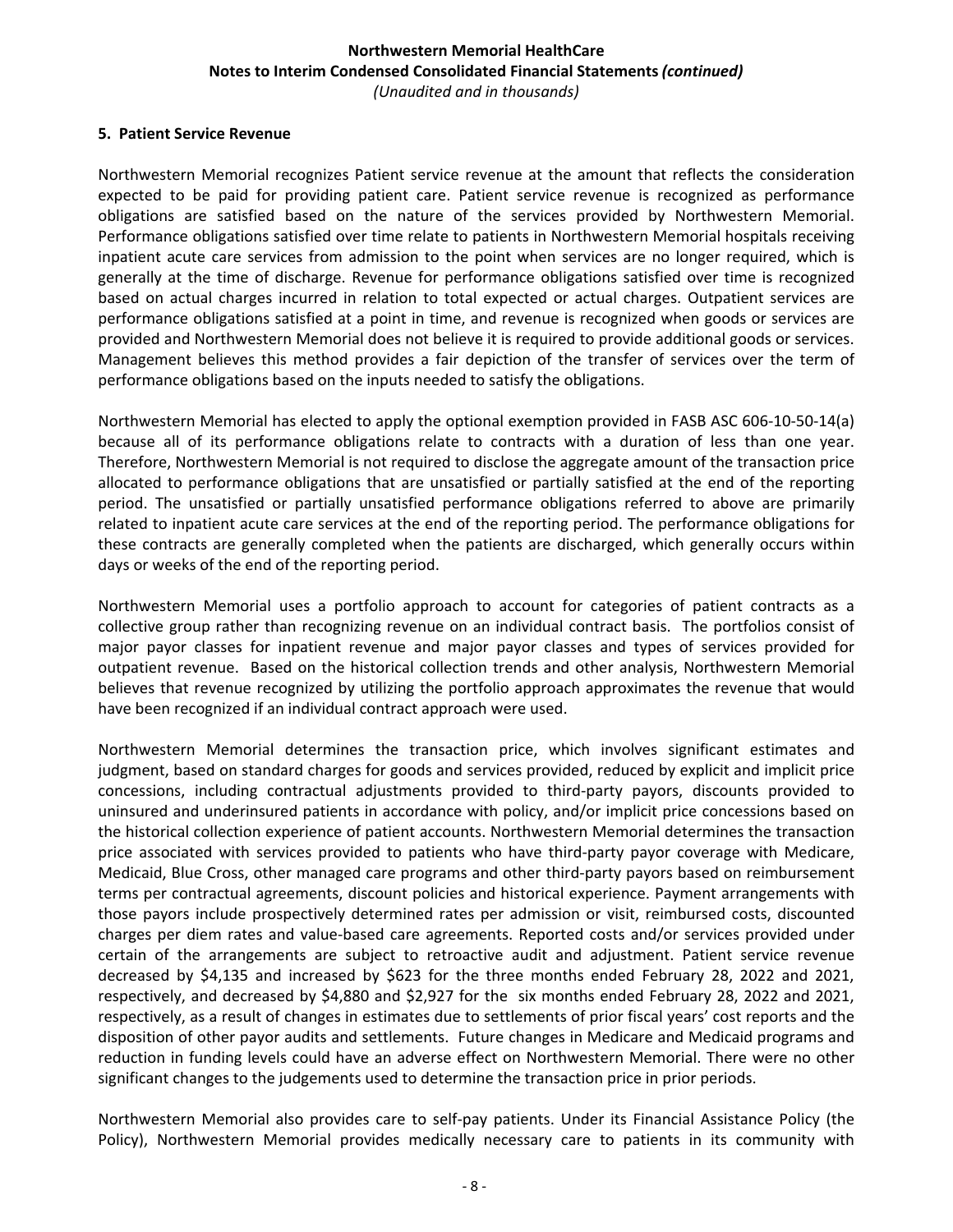inadequate financial resources at discounts of up to 100% of charges using a sliding scale that is based on patient household income as a percentage (up to 600%) of the federal poverty level guidelines. The Policy also contains a catastrophic financial assistance provision that limits a patient's total financial responsibility to Northwestern Memorial. Since Northwestern Memorial does not pursue collection of these amounts, the values are reported net of price concessions. Northwestern Memorial uses presumptive eligibility screening procedures for free care and recognizes Patient service revenue on services provided to self-pay patients at a reduced transaction price at the time services are rendered.

In certain instances, Northwestern Memorial receives payment in advance of the services provided and considers these amounts to represent contract liabilities. Contract liabilities at February 28, 2022 and 2021 were not material other than as disclosed in Note 17.

Management has determined that the nature, amount, timing and uncertainty of revenue and cash flows are affected by the payors and line of business that renders services to patients. The composition of Patient service revenue by payor was as follows:

|                      | <b>Three Months Ended</b> |              |  | <b>Six Months Ended</b> |           |  |
|----------------------|---------------------------|--------------|--|-------------------------|-----------|--|
|                      | February 28,              |              |  | February 28,            |           |  |
|                      | 2022                      | 2021         |  | 2022                    | 2021      |  |
|                      |                           |              |  |                         |           |  |
| Medicare             | \$<br>538,381 \$          | 470,557 \$   |  | 1,093,836 \$            | 902,755   |  |
| Medicaid             | 179,275                   | 160,233      |  | 361,274                 | 307,545   |  |
| <b>Blue Cross</b>    | 701,220                   | $643,352$ \$ |  | 1,419,647               | 1,287,445 |  |
| Other managed care   | 332,435                   | 322,607      |  | 678,268                 | 655,700   |  |
| Commercial and other | 37,138                    | 38,173       |  | 98,358                  | 71,627    |  |
| Self-pay             | 14,017                    | 2,758        |  | 26,123                  | 7,171     |  |
| Total                | 1,802,466 \$              | 1,637,680 \$ |  | 3,677,506 \$            | 3,232,243 |  |

The composition of the Patient service revenue by service line was as follows:

|                  | <b>Three Months Ended</b> |                | <b>Six Months Ended</b> |           |  |
|------------------|---------------------------|----------------|-------------------------|-----------|--|
|                  | February 28,              |                | February 28,            |           |  |
|                  | 2022                      | 2021           | 2022                    | 2021      |  |
| Hospitals        | $1,385,107$ \$            | $1,277,547$ \$ | 2,825,728 \$            | 2,507,182 |  |
| Physician groups | 401,477                   | 345,114        | 822,003                 | 695,358   |  |
| Other            | 15,882                    | 15.019         | 29,775                  | 29,703    |  |
| Total            | 1,802,466 \$              | 1,637,680 \$   | 3,677,506 \$            | 3,232,243 |  |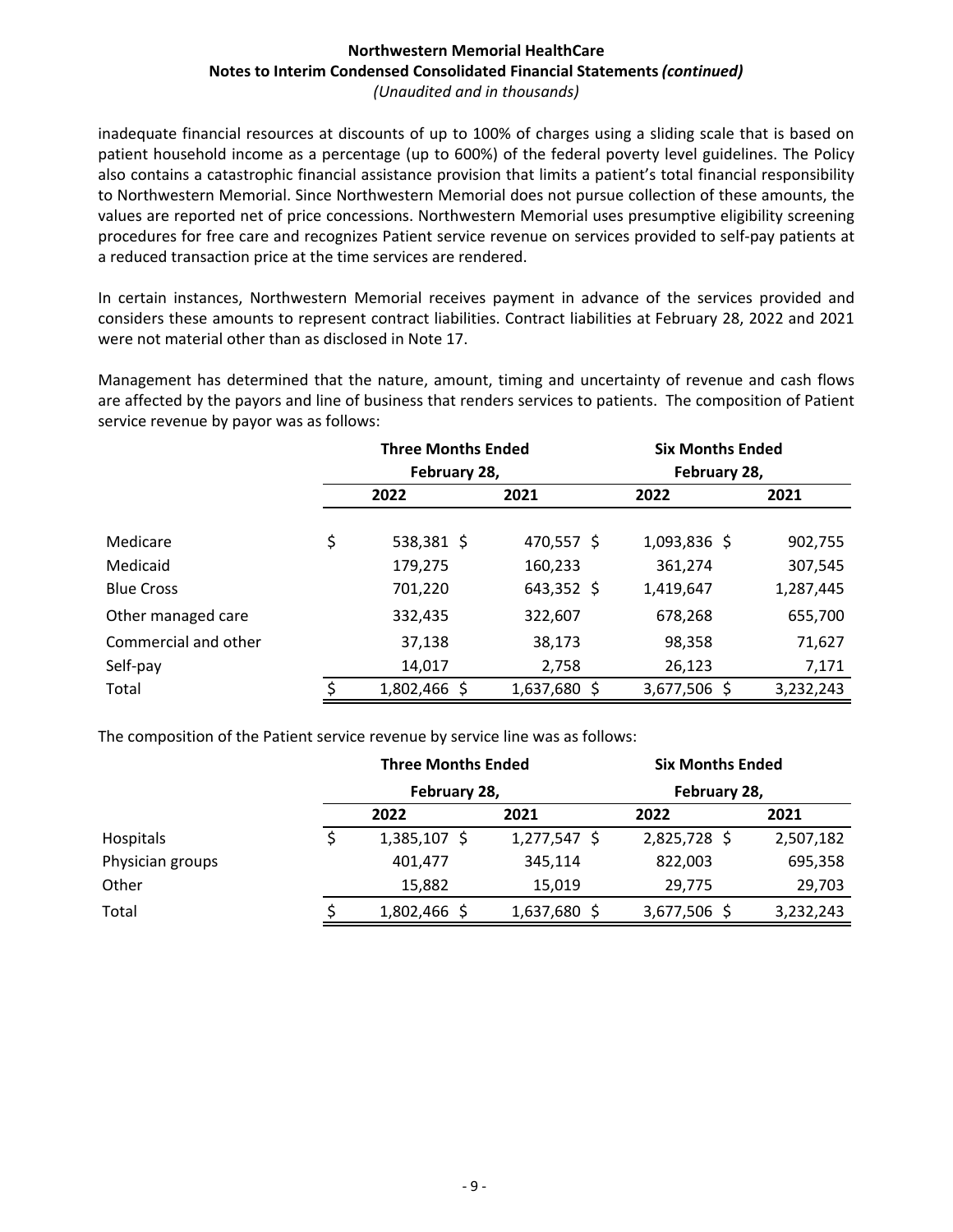Northwestern Memorial grants credit without collateral to its patients, most of whom are local residents and are insured under third-party payor agreements. At February 28, 2022 and 2021, patient accounts receivable, including patient co-pays and deductibles by major primary payor source, were as follows:

|                      | February 28, | August 31, |
|----------------------|--------------|------------|
|                      | 2022         | 2021       |
| Medicare             | 29%          | 26%        |
| Medicaid             | 10           | 8          |
| <b>Blue Cross</b>    | 22           | 28         |
| Other managed care   | 25           | 25         |
| Commercial and other | 7            | 5          |
| Self-pay             | 7            | 8          |
|                      | 100%         | 100%       |

#### **6. Hospital Assessment Program**

In May 2020, the Illinois Hospital Assessment Program (HAP) was redesigned and reauthorized by the Illinois General Assembly via SB 2541, which was subsequently signed into law by the Governor as Illinois Public Law 101-0650. The amendment to Illinois' existing State Medicaid Plan establishing the redesigned HAP has been approved by the Centers for Medicare and Medicaid Services (CMS). The HAP program provides for increased Illinois Medicaid and Illinois Medicaid Managed Care inpatient rates and better recognizes patient volumes as well as acuity.

A summary of the amounts recognized for the HAP program is as follows:

|                                                       |   | <b>Three Months Ended</b> |             | <b>Six Months Ended</b> |           |  |
|-------------------------------------------------------|---|---------------------------|-------------|-------------------------|-----------|--|
|                                                       |   | February 28,              |             | February 28,            |           |  |
|                                                       |   | 2022                      | 2021        | 2022                    | 2021      |  |
| Patient service revenue - HAP                         | S | 64,768 \$                 | $60,155$ \$ | 136,845 \$              | 116,456   |  |
| Illinois Hospital Assessment                          |   | (51,888)                  | (46, 599)   | (100,790)               | (89, 871) |  |
| Net excess of HAP revenue<br>over Illinois assessment |   | 12,880 \$                 | $13,556$ \$ | $36,055$ \$             | 26,585    |  |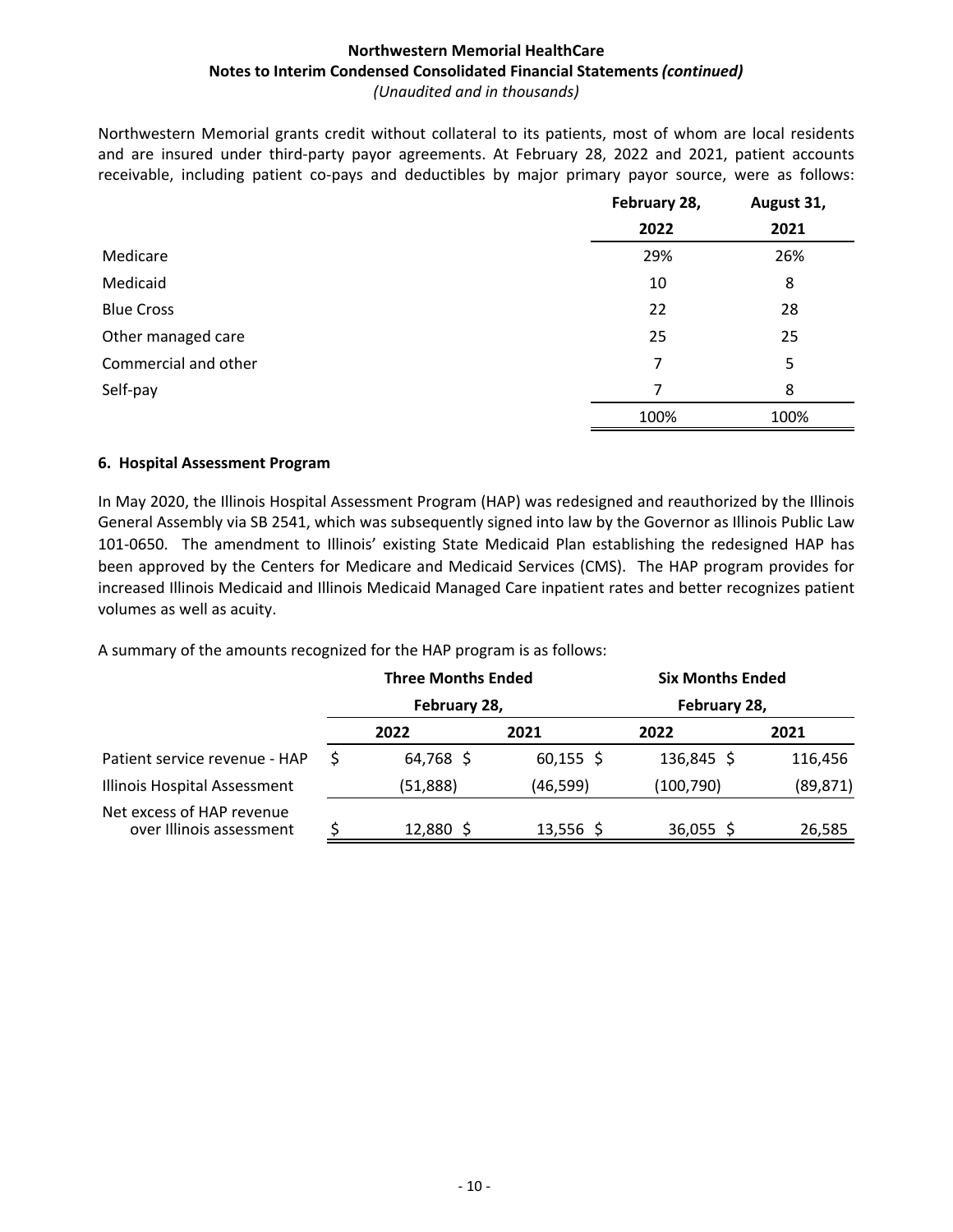#### **7. Investments and Other Financial Instruments**

The composition of investments, including assets limited as to use, and cash and cash equivalents and shortterm investments, is as follows:

|                                                      | February 28,<br>2022 | August 31,<br>2021 |
|------------------------------------------------------|----------------------|--------------------|
| Measured at fair value:                              |                      |                    |
| Cash and cash equivalents and Short-term investments | \$<br>$1,422,468$ \$ | 1,579,126          |
| Mutual funds                                         | 318,495              | 401,250            |
| Corporate bonds                                      | 410,690              | 404,728            |
| U.S. government and agency issues                    | 507,405              | 428,661            |
| Equity securities                                    | 169,938              | 172,220            |
|                                                      | 2,828,996            | 2,985,985          |
| Measured at net asset value as practical expedient:  |                      |                    |
| Common collective trusts and commingled funds        | 1,720,291            | 1,799,433          |
| Interest in 103-12 investment entities               | 304,739              | 305,526            |
|                                                      | 2,025,030            | 2,104,959          |
| Accounted for under the equity method:               |                      |                    |
| Alternative investments                              | 5,684,036            | 5,913,326          |
|                                                      | \$<br>10,538,062 \$  | 11,004,270         |

Investments, including assets limited as to use, and cash and cash equivalents and short-term investments, consist of the following:

|                                                      | February 28,<br>2022 | August 31,<br>2021 |
|------------------------------------------------------|----------------------|--------------------|
| Assets limited as to use:                            |                      |                    |
| Trustee-held funds                                   | \$<br>392 \$         | 3,005              |
| Self-insurance programs                              | 824,291              | 844,057            |
| Board-designated funds                               | 228,461              | 226,700            |
| Total assets limited as to use                       | 1,053,144            | 1,073,762          |
| Donor-restricted funds                               | 571,346              | 529,855            |
| Unrestricted, undesignated funds                     | 7,797,934            | 8,156,109          |
| Total investments, excluding short-term investments  | 9,422,424            | 9,759,726          |
| Other financial instruments:                         |                      |                    |
| Cash and cash equivalents and short-term investments | 1,115,638            | 1,244,544          |
|                                                      | 10,538,062 \$        | 11,004,270         |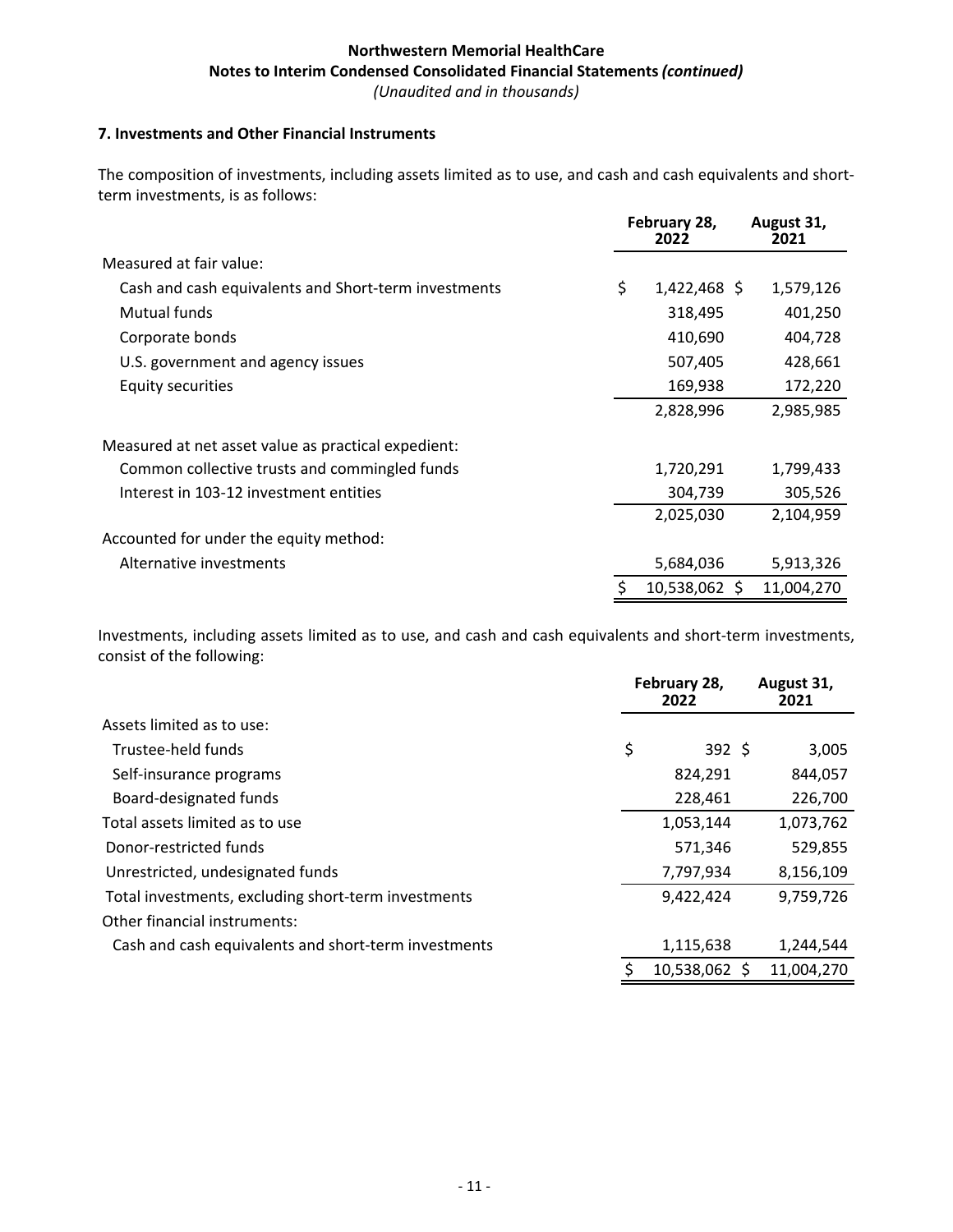The composition and presentation of investment returns are as follows:

|                                                             | <b>Three Months Ended</b> |              |            | <b>Six Months Ended</b> |         |  |
|-------------------------------------------------------------|---------------------------|--------------|------------|-------------------------|---------|--|
|                                                             |                           | February 28, |            | February 28,            |         |  |
|                                                             |                           | 2022         | 2021       | 2022                    | 2021    |  |
| Interest and dividend income                                | \$                        | $10,684$ \$  | $6,399$ \$ | 22,978 \$               | 10,426  |  |
| Investment expenses                                         |                           | (1, 512)     | (1, 383)   | (2,981)                 | (2,706) |  |
| Realized gains on alternative investments,<br>net           |                           | 146,856      | 110,739    | 201,455                 | 146,540 |  |
| Realized gains on other investments, net                    |                           | 27,504       | 30,751     | 40,222                  | 36,108  |  |
| Net change in unrealized gain on alternative<br>investments |                           | (202, 327)   | 270,881    | (276, 746)              | 481,688 |  |
| Net change in unrealized gain on other<br>investments       |                           | (214, 576)   | 105,262    | (343, 731)              | 233,388 |  |
| Change in value of joint ventures                           |                           | (378)        | (190)      | (556)                   | 229     |  |
|                                                             | \$                        | (233,749) \$ | 522,459\$  | $(359, 359)$ \$         | 905,673 |  |
| Reported as:                                                |                           |              |            |                         |         |  |
| Rental and other revenue                                    | \$                        | $432 \;$ \$  | $31 \;$ \$ | 490 \$                  | 81      |  |
| Nonoperating investment return                              |                           | (241,910)    | 516,707    | (375, 129)              | 894,121 |  |
| With donor restriction investment return                    |                           | 7,729        | 5,721      | 15,280                  | 11,471  |  |
|                                                             | \$                        | (233,749) \$ | 522,459 \$ | $(359, 359)$ \$         | 905,673 |  |

Northwestern Memorial's investments measured at fair value include mutual funds; common equities; corporate and U.S. government debt issues; state and municipal debt issues; commingled funds; common collective trusts; and 103-12 entities.

Commingled investments, common collective trusts and 103-12 entities are commingled funds formed from the pooling of investments under common management. Unlike a mutual fund, these investments are not registered investment companies and therefore are exempt from registering with the Securities and Exchange Commission.

The investment strategy for the mutual funds, commingled funds, common collective trusts and 103-12 entities involves maximizing the overall long-term return by investing in a wide variety of assets, including domestic large cap equities, domestic small cap equities, international developed equities, blended equities, (i.e., a mix of domestic and international equities), natural resources and private investment limited partnerships (LPs).

Northwestern Memorial's non-pension plan investments measured under the equity method of accounting include absolute return hedge funds, equity long/short hedge funds, real estate, natural resources and LPs, collectively referred to as alternative investments. Alternative investments in the pension plan assets are measured at fair value.

Absolute return hedge funds include funds with the ability to opportunistically allocate capital among several strategies. Generally, these funds diversify across strategies in an effort to deliver consistently positive returns regardless of the movement within global markets, exhibit relatively low volatility and are redeemable quarterly with a 60-day notice period. Equity long/short hedge funds include hedge funds that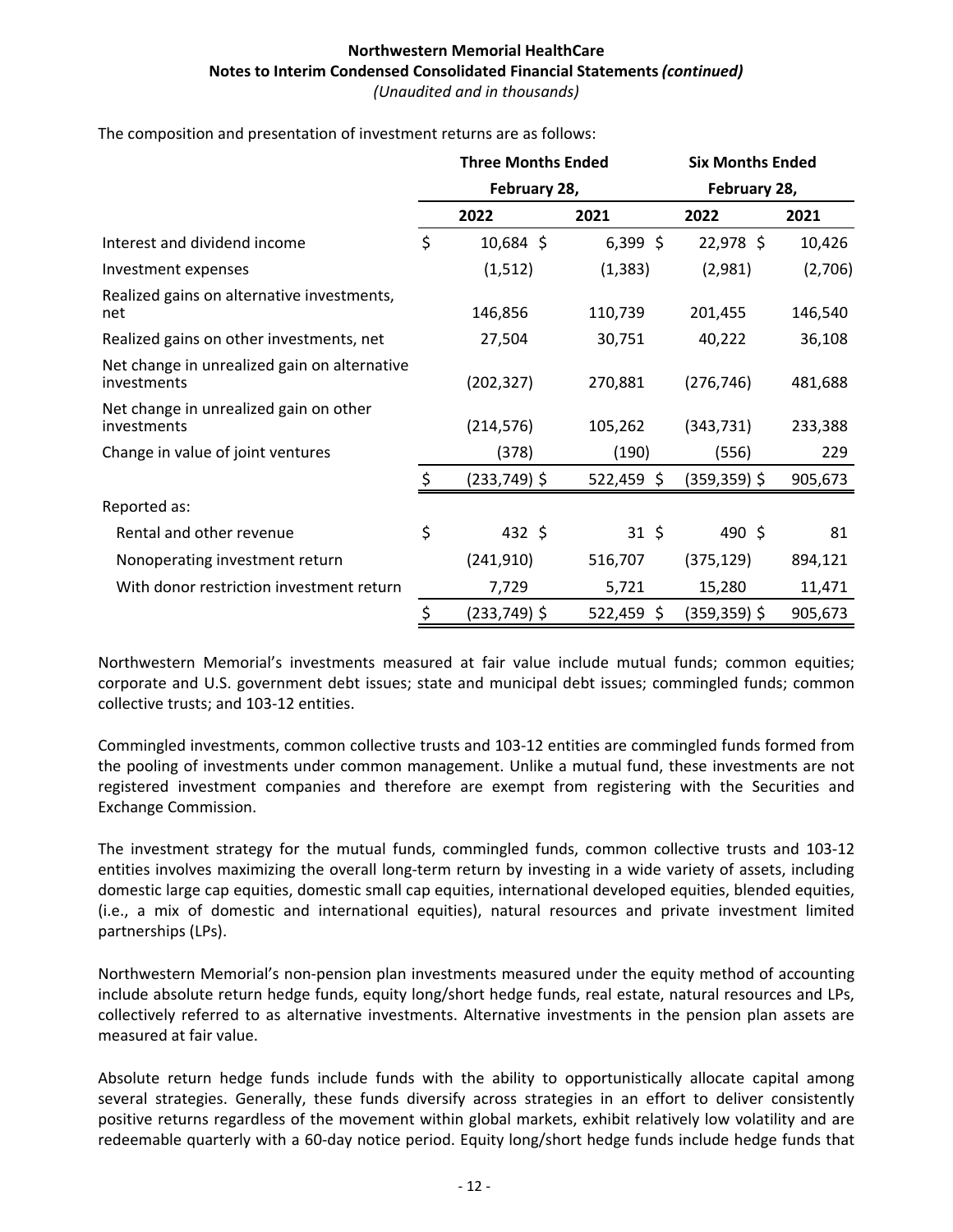invest both long and short in U.S. and international equities. These funds typically focus on diversifying or hedging across particular sectors, regions or market capitalizations and are generally redeemable quarterly with a 60-day notice period. Absolute return and equity long/short managers are redeemable quarterly or annually with a 45- to 90-day notice period.

Real estate includes LPs that invest in land and buildings and seek to improve property level operations by increasing lease rates, recapitalizing properties, rehabilitating aging/distressed properties and repositioning properties to maximize revenue. Real estate LPs typically use moderate leverage. Natural resources include a diverse set of LPs that invest in oil and natural gas-related companies, commodity-oriented companies and timberland. Private equity includes LPs formed to make equity and debt investments in operating companies that are not publicly traded. These LPs typically seek to influence decision-making within the operating companies. Investment strategies in this category may include venture capital, buyouts and distressed debt. These three categories of investments cannot be redeemed with the funds. Distributions from each fund will be received as the underlying assets of the fund are expected to be liquidated periodically over the lives of the LPs, which generally run 10 to 12 years.

Because of the timing of the preparation and delivery of financial statements for limited partnership investments, the use of the most recently available financial statements provided by the general partners results in a two month delay in the inclusion of the limited partnership results in Northwestern Memorial's condensed consolidated statements of operations and changes in net assets due to results recorded based on December 31 investment statements. Due to this delay, these condensed consolidated financial statements do not yet reflect the market conditions experienced in the last two months of the second quarter of fiscal 2022 or 2021 for the limited partnership investments.

As of February 28, 2022, \$3,959,474 of alternative investments is subject to various redemption limits and lockup provisions, of which \$3,284,699 expires within one year and \$674,775 expires after one year from the balance sheet date.

At February 28, 2022, Northwestern Memorial had commitments to fund approximately an additional \$689,000 to alternative investment entities. This funding is expected to occur over the next 12 years.

# **8. Fair Value Measurements**

Northwestern Memorial follows the requirements of ASC 820, *Fair Value Measurement*, in regard to measuring the fair value of certain assets and liabilities, as well as disclosures about fair value measurements. ASC 820 defines fair value as the price that would be received for an asset or paid for a transfer of a liability in an orderly transaction on the measurement date.

The methodologies used to determine the fair value of assets and liabilities reflect market participant objectives and are based on the application of a three-level valuation hierarchy that prioritizes observable market inputs over unobservable inputs. The three levels are defined as follows:

- Level  $1$  Inputs to the valuation methodology are quoted prices (unadjusted) for identical assets or liabilities in active markets.
- Level  $2$  Inputs to the valuation methodology include quoted prices for similar assets or liabilities in active markets and inputs that are observable for the asset or liability, either directly or indirectly, for substantially the full term of the financial instrument. Examples of Level 2 inputs are quoted prices for similar assets or liabilities in inactive markets or pricing models with inputs that are observable for substantially the full term of the asset or liability.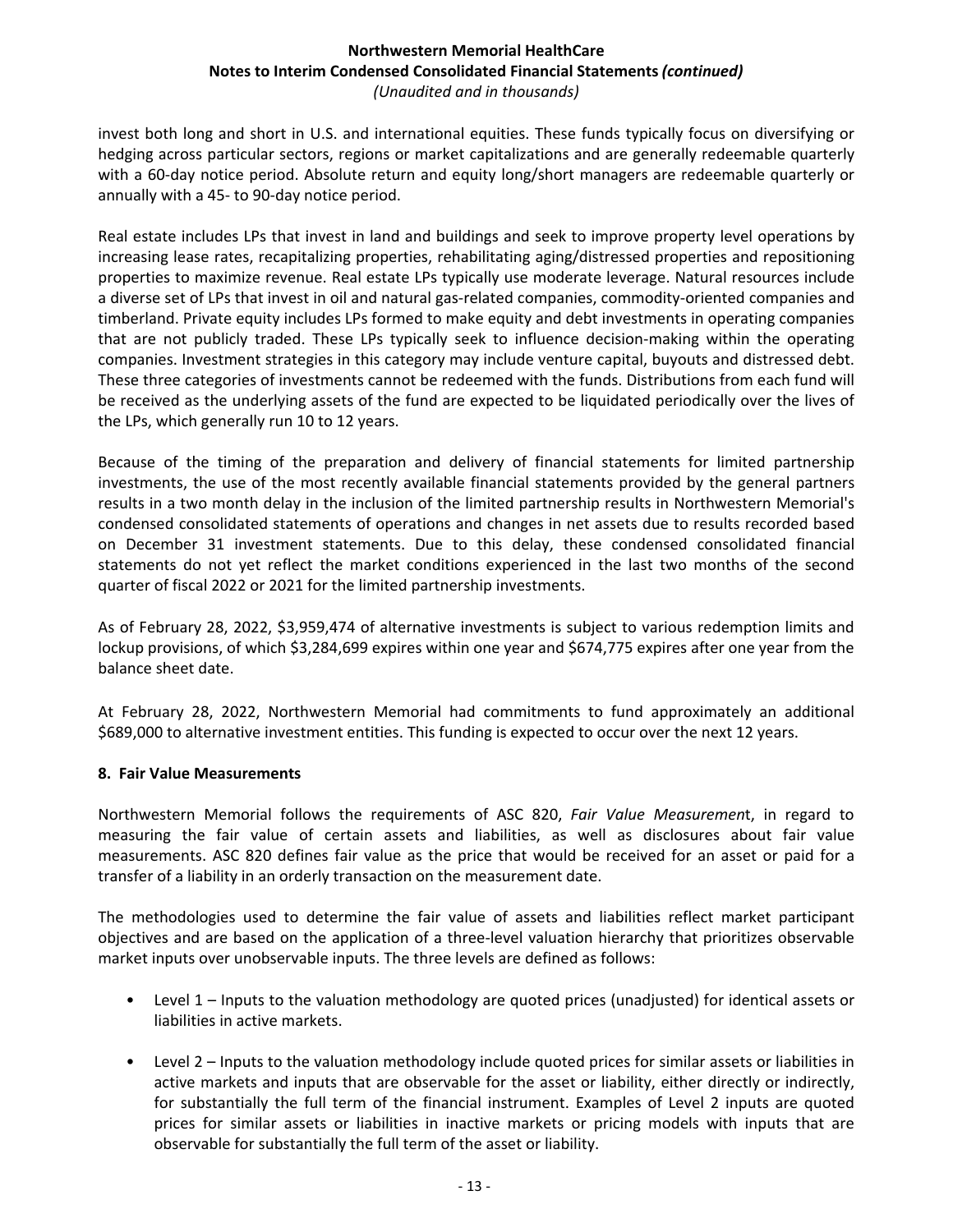• Level 3 – Inputs to the valuation methodology are significant to the fair value of the asset or the liability and less observable. These inputs reflect the assumptions market participants would use in the estimation of the fair value of the asset or liability.

#### **Fair Values**

A financial instrument's categorization within the valuation hierarchy is based on the lowest level of input that is significant to the fair value measurement.

The following table presents the financial instruments measured at fair value on a recurring basis at February 28, 2022:

|                                                 | Level 1          | Level 2    | Level 3 | <b>Total</b> |
|-------------------------------------------------|------------------|------------|---------|--------------|
| Assets:                                         |                  |            |         |              |
| Cash and cash equivalents                       | \$<br>760,768 \$ | — \$       | — \$    | 760,768      |
| Investments:                                    |                  |            |         |              |
| Short-term investments:                         |                  |            |         |              |
| Currency                                        | 15,480           |            |         | 15,480       |
| Cash equivalents in investment accounts         | 339,390          |            |         | 339,390      |
| Total short-term investments                    | 354,870          |            |         | 354,870      |
| <b>Mutual funds:</b>                            |                  |            |         |              |
| Fixed income                                    | 5,888            |            |         | 5,888        |
| U.S. equities                                   | 312,607          |            |         | 312,607      |
| Total mutual funds                              | 318,495          |            |         | 318,495      |
| Bonds:                                          |                  |            |         |              |
| Corporate bonds                                 |                  | 410,690    |         | 410,690      |
| U.S. government and agency issues               |                  | 507,405    |         | 507,405      |
| <b>Total bonds</b>                              |                  | 918,095    |         | 918,095      |
| <b>Equity securities</b>                        | 169,938          |            |         | 169,938      |
| Cash equivalents in investment accounts         | 394,836          |            |         | 394,836      |
| Due to broker                                   | (88,006)         |            |         | (88,006)     |
| <b>Total investments</b>                        | 1,150,133        | 918,095    |         | 2,068,228    |
| Beneficial interest in trusts                   |                  | 20,641     |         | 20,641       |
| <b>Total assets</b>                             | $$1,910,901$ \$  | 938,736 \$ |         | 2,849,637    |
| Investments recorded at fair value based on NAV |                  |            |         | 2,025,030    |
| Total assets measured at fair value             |                  |            |         | \$4,874,667  |
| Liabilities:                                    |                  |            |         |              |
|                                                 |                  |            |         |              |
| Interest rate swaps                             | \$<br>— \$       | 89,431 \$  | - \$    | 89,431       |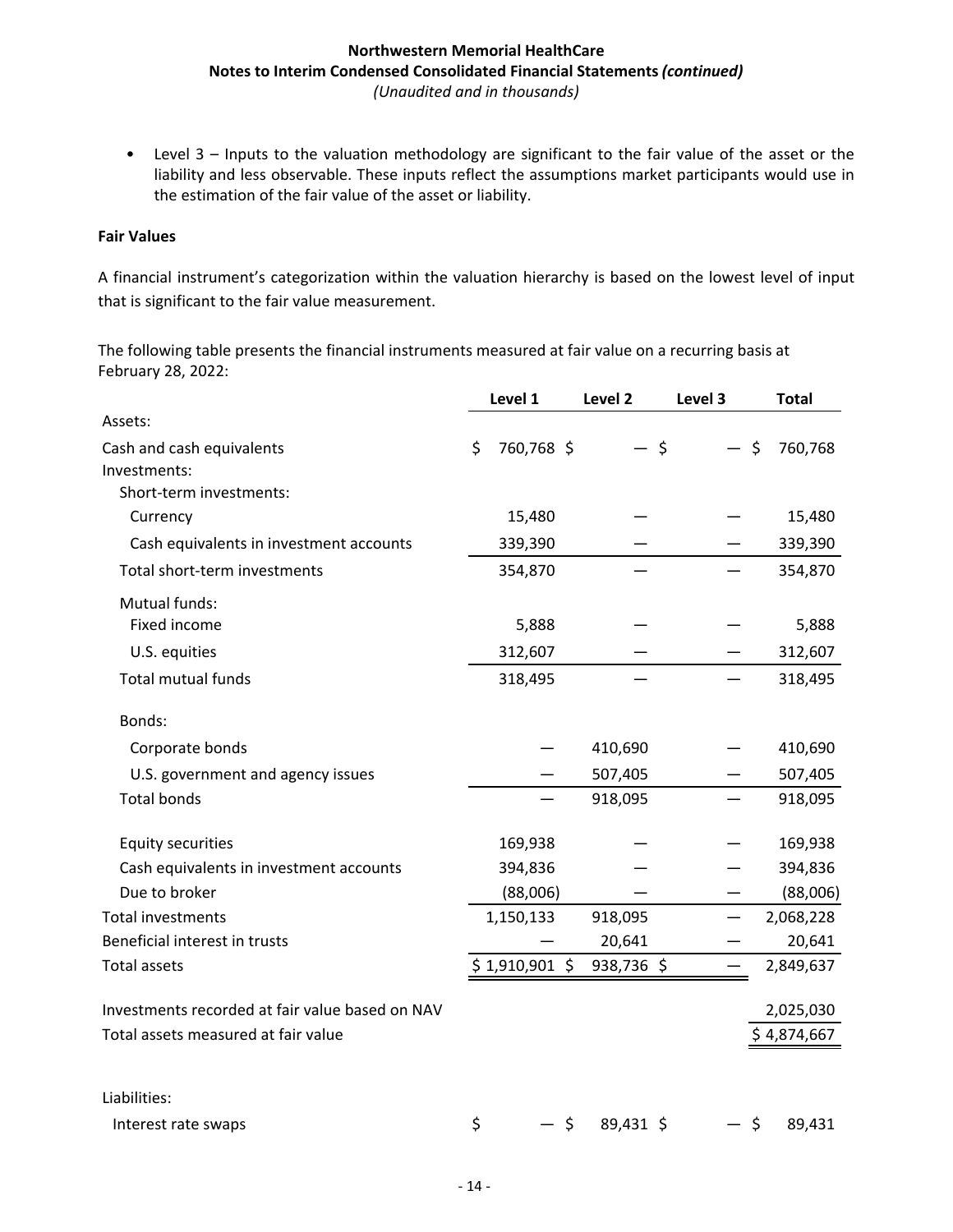The following table presents the financial instruments measured at fair value on a recurring basis at August 31, 2021:

|                                                 | Level 1         | Level 2      | Level 3 | <b>Total</b>    |
|-------------------------------------------------|-----------------|--------------|---------|-----------------|
| Assets:                                         |                 |              |         |                 |
| Cash and cash equivalents                       | $$1,229,066$ \$ | - \$         |         | $-$ \$1,229,066 |
| Investments:                                    |                 |              |         |                 |
| Short-term investments:                         |                 |              |         |                 |
| Currency                                        | 15,478          |              |         | 15,478          |
| Total short-term investments                    | 15,478          |              |         | 15,478          |
| Mutual funds:                                   |                 |              |         |                 |
| Fixed income                                    | 3,387           |              |         | 3,387           |
| U.S. equities                                   | 397,863         |              |         | 397,863         |
| <b>Total mutual funds</b>                       | 401,250         |              |         | 401,250         |
| Bonds:                                          |                 |              |         |                 |
| Corporate bonds                                 |                 | 404,728      |         | 404,728         |
| U.S. government and agency issues               |                 | 428,661      |         | 428,661         |
| <b>Total bonds</b>                              |                 | 833,389      |         | 833,389         |
| <b>Equity securities</b>                        | 172,220         |              |         | 172,220         |
| Cash equivalents in investment accounts         | 373,499         |              |         | 373,499         |
| Due to broker                                   | (38, 917)       |              |         | (38, 917)       |
| <b>Total investments</b>                        | 923,530         | 833,389      |         | 1,756,919       |
| Beneficial interest in trusts                   |                 | 21,069       |         | 21,069          |
| <b>Total assets</b>                             | $$2,152,596$ \$ | 854,458 \$   |         | 3,007,054       |
| Investments recorded at fair value based on NAV |                 |              |         | 2,104,959       |
| Total assets measured at fair value             |                 |              |         | \$5,112,013     |
|                                                 |                 |              |         |                 |
| Liabilities:                                    |                 |              |         |                 |
| Interest rate swaps                             | \$<br>— \$      | $106,447$ \$ |         | — \$<br>106,447 |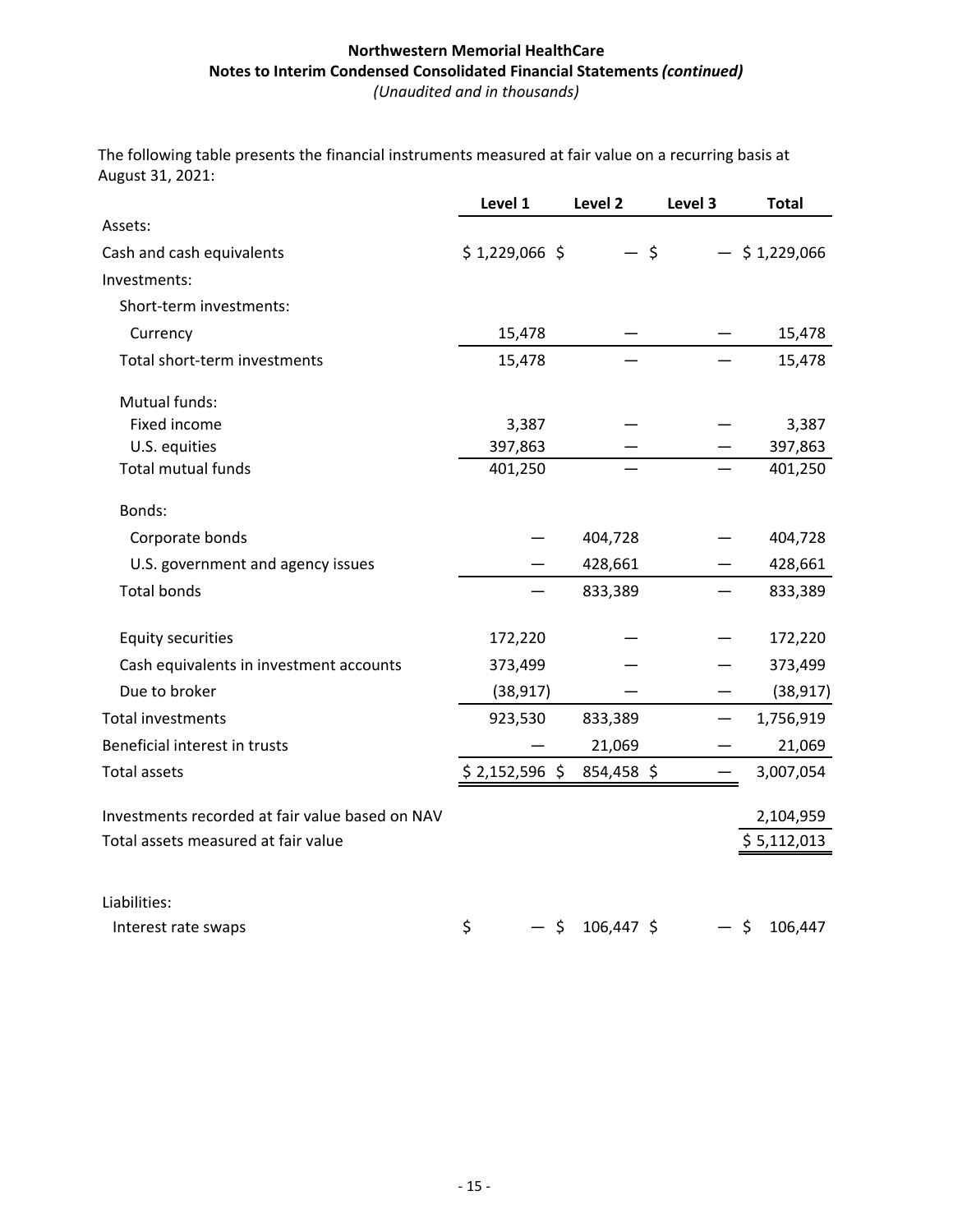#### **Reconciliation to the Condensed Consolidated Balance Sheets**

A reconciliation of the fair value of financial assets to the condensed consolidated balance sheets is as follows:

|                                                                                                                             | February 28, |                | August 31, |
|-----------------------------------------------------------------------------------------------------------------------------|--------------|----------------|------------|
|                                                                                                                             |              | 2021           | 2021       |
| Short-term investments measured at fair value                                                                               | \$           | 354,870 \$     | 15,478     |
| Investments, including assets limited as to use<br>measured at fair value                                                   |              | 3,738,388      | 3,846,400  |
| Total investments at fair value                                                                                             |              | 4,093,258      | 3,861,878  |
| Alternative investments accounted for under equity<br>method included in investments, including assets<br>limited as to use |              | 5,684,036      | 5,913,326  |
| Total investments                                                                                                           |              | $9,777,294$ \$ | 9,775,204  |
| Pledges and grants receivable, less current portion:                                                                        |              |                |            |
| Beneficial interests in trusts at fair value                                                                                | \$           | $20,641$ \$    | 21,069     |
| Pledges and grants receivable, less current portion, net                                                                    |              | 89,720         | 69,775     |
| Total pledges and grants receivable, less current portion                                                                   |              | $110,361$ \$   | 90,844     |

#### **Valuation Techniques and Inputs**

Beneficial Interests in Trusts - The fair value of beneficial interests in trusts is based on Northwestern Memorial Foundation's (the Foundation) percentage of the fair value of the trusts' assets adjusted for any outstanding liabilities (discounted using a rate per Internal Revenue Service (IRS) regulations), based on each trust arrangement.

*Interest Rate Swaps* - The fair value of interest rate swaps is based on generally accepted valuation techniques, including discounted cash flow analysis on the expected cash flows of each derivative and quoted prices from dealer counterparties and other independent market sources. The valuation incorporates observable interest rates and yield curves for the full term of the swaps. The valuation is also adjusted to incorporate nonperformance risk for NMHC or the respective counterparty. The adjustment is based on the credit spread for entities with similar credit characteristics as NMHC or market-related data for the respective counterparty. Northwestern Memorial pays various fixed rates and receives cash flows based on rates equal to a percentage of the London Interbank Offered Rate (LIBOR) plus a spread for certain interest rate swaps.

*Investments* - The fair value of Level 1 investments, which consist of equity securities and mutual funds, is based on quoted market prices that are valued on a daily basis. Level 2 investments consist of government and agencies' issues and corporate bonds, and fixed income instruments issued by municipalities and foreign government. The fair value of the U.S. government and agencies' issues and corporate bonds is established based on values obtained from nationally recognized pricing services that value the investments based on similar securities and matrix pricing of similar quality and maturity securities. The fair values of commingled funds, common collective trusts and 103-12 entities are based on the ownership interest in the NAV per share, or its equivalent, of the respective fund.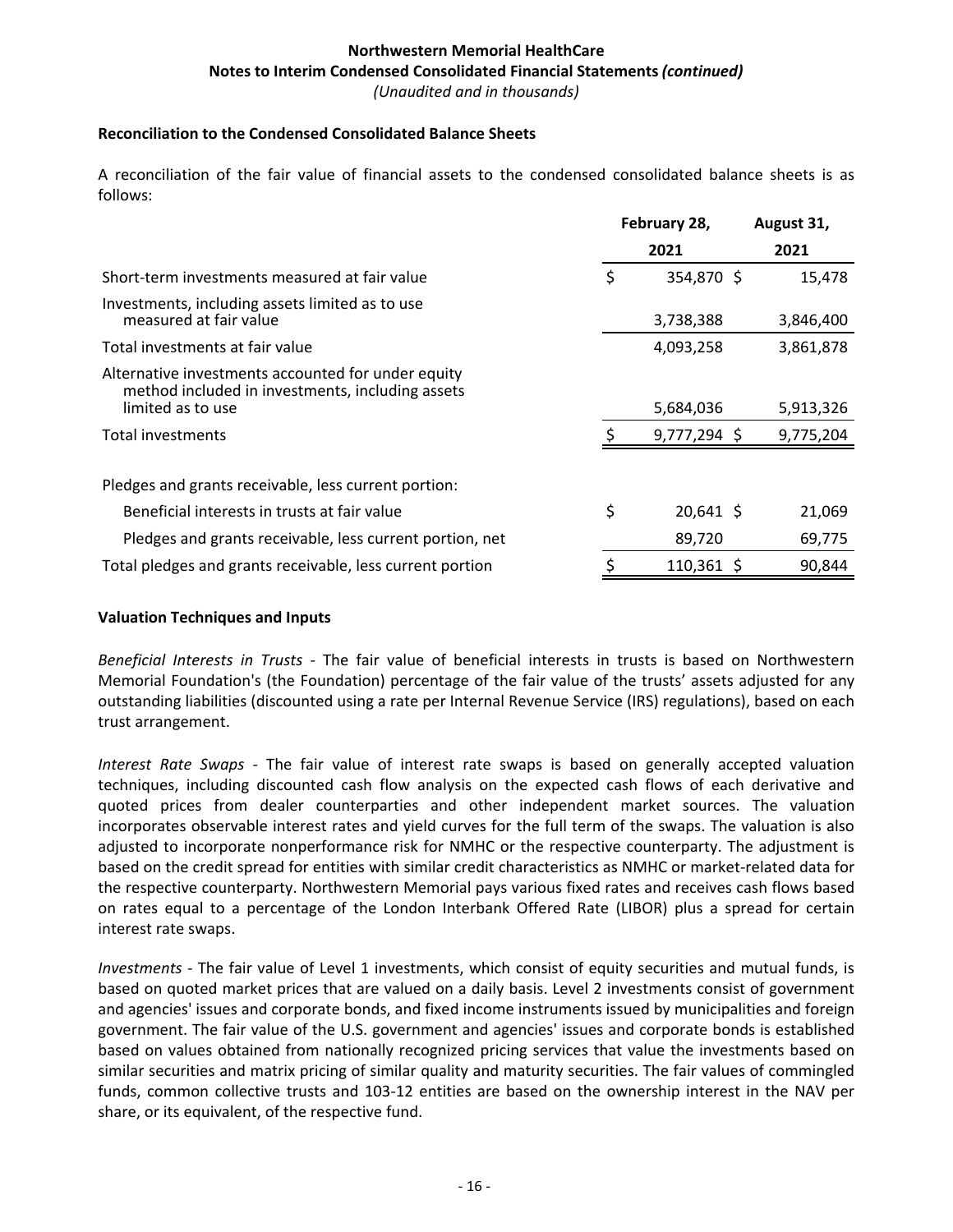Northwestern Memorial's investments are exposed to various kinds and levels of risk. Equity securities and equity mutual funds expose Northwestern Memorial to market risk, performance risk and liquidity risk. Market risk is the risk associated with major movements of the equity markets. Performance risk is the risk associated with a company's operating performance. Fixed income securities and fixed income mutual funds expose Northwestern Memorial to interest rate risk, credit risk and liquidity risk. As interest rates change, the value of many fixed income securities is affected, including those with fixed interest rates. Credit risk is the risk that the obligor of the security will not fulfill its obligations. Liquidity risk is affected by the willingness of market participants to buy and sell particular securities. Liquidity risk tends to be higher for equities related to small capitalization companies and certain alternative investments. Due to the volatility in the capital markets, there is a reasonable possibility of subsequent changes in fair value, resulting in additional gains and losses in the near term.

The carrying values of cash and cash equivalents, accounts receivable, current portion of pledges and grants receivable, accounts payable, accrued expenses and other current liabilities and short-term borrowings are reasonable estimates of their fair values due to their short-term nature.

The fair value of the long-term debt portfolio, including the current portion, was \$1,941,831 and \$2,020,440 at February 28, 2022 and August 31, 2021, respectively. The fair value of this Level 2 liability is based on quoted market prices for the same or similar issues and the relationship of those bond yields with various market indices. The market data used to determine yield and calculate fair value represents Aa/AA-rated tax-exempt municipal health care bonds. The effect of third-party credit valuation adjustments, if any, is immaterial.

The fair value of pledges receivable, a Level 2 asset, is based on discounted cash flow analysis and approximates the carrying value of \$114,560 and \$91,683 at February 28, 2022 and August 31, 2021, respectively.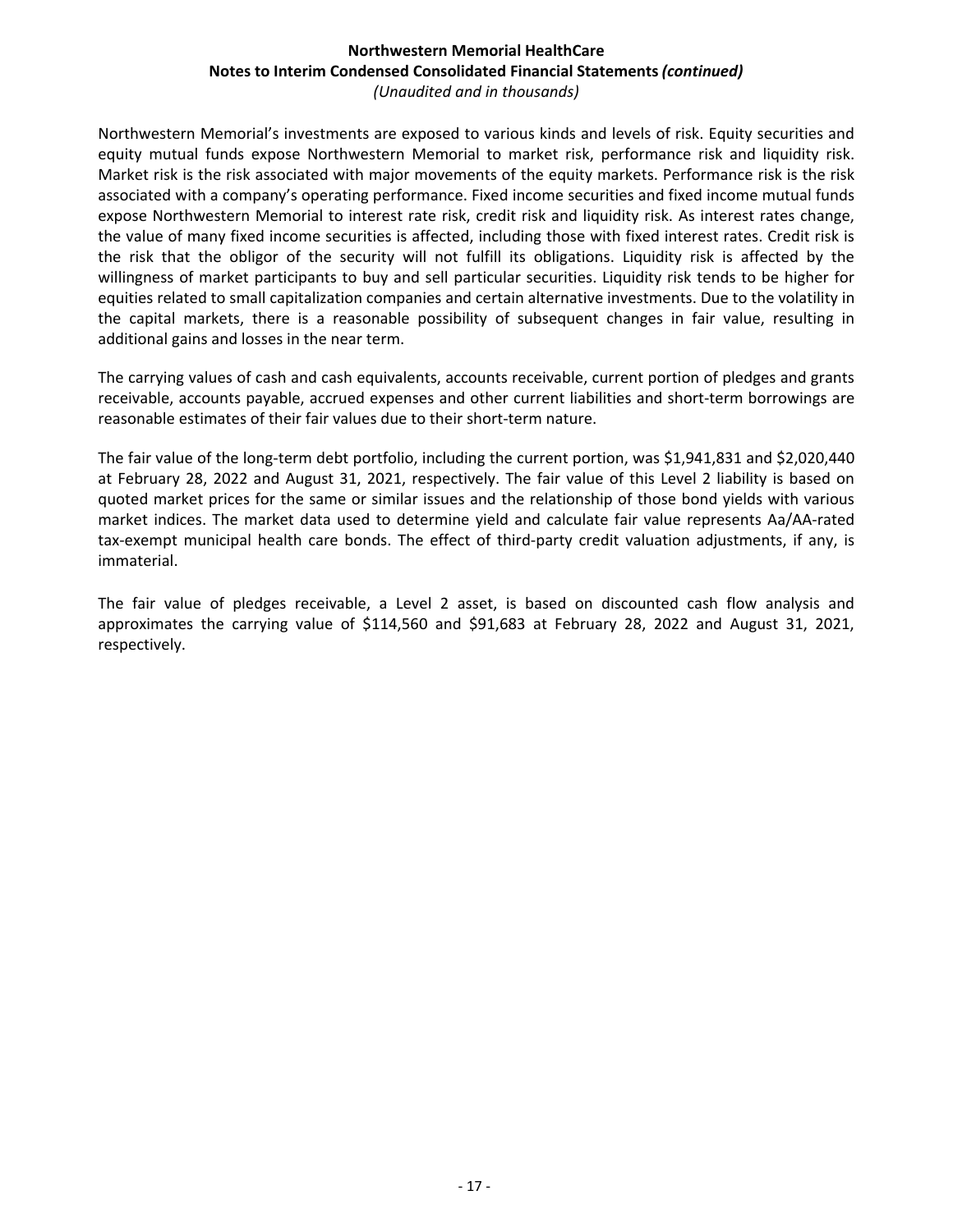# **Northwestern Memorial HealthCare Notes to Interim Condensed Consolidated Financial Statements (continued)**

*(Unaudited and in thousands)*

# **9. Long-Term Debt**

Long-term debt consists of the following:

|                                                                                                                                                                                                                                                                               | February 28,<br>2022 | August 31,<br>2021 |
|-------------------------------------------------------------------------------------------------------------------------------------------------------------------------------------------------------------------------------------------------------------------------------|----------------------|--------------------|
| Taxable Revenue Bonds, Series 2021 (NMHC), payable in varying<br>installments beginning July 2030 through July 2051 (fixed coupon rates<br>range from 1.67% to 2.63%)                                                                                                         | \$<br>519,735 \$     | 519,735            |
| Revenue Bonds, Series 2021A (NMHC), payable in varying installments<br>beginning July 2022 through July 2043 (fixed coupon rates range from<br>3.00% to 5.00%)                                                                                                                | 213,730              | 213,730            |
| Revenue Bonds, Series 2017A (NMHC), payable in varying annual<br>installments through July 2047 (fixed coupon rates range from 3.00% to<br>5.00%                                                                                                                              | 501,505              | 501,505            |
| Revenue Bonds, Series 2017B (NMHC), payable in varying annual<br>installments beginning July 2055 through July 2057 (fixed coupon rate of<br>5.00% through December 15, 2022)                                                                                                 | 162,380              | 162,380            |
| Revenue Bonds, Series 2015E (PCH), payable in varying annual installments<br>through May 2037 (fixed coupon rate of 2.32%)                                                                                                                                                    | 33,880               | 33,880             |
| Variable Rate Demand Revenue Bonds, Series 2021B (NMHC), payable in<br>varying annual installments beginning July 2052 through July 2055<br>(weighted average interest rate of 0.03% for the six months ended<br>February 28, 2022)                                           | 73,000               | 73,000             |
| Variable Rate Demand Revenue Bonds, Series 2021C (NMHC), payable in<br>varying annual installments beginning July 2052 through July 2055<br>(weighted average interest rate of 0.03% for the six months ended<br>February 28, 2022)                                           | 73,000               | 73,000             |
| Variable Rate Demand Revenue Bonds, Series 2021D (NMHC), payable in<br>varying annual installments beginning July 2052 through July 2055<br>(weighted average interest rate of 0.07% for the six months ended<br>February 28, 2022)                                           | 63,100               | 63,100             |
| Variable Rate Demand Revenue Bonds, Series 2021E (NMHC), payable in<br>varying annual installments beginning July 2052 through July 2055<br>(weighted average interest rate of 0.06% for the six months ended<br>February 28, 2022)                                           | 63,100               | 63,100             |
| Revenue Bonds, Series 2014B (NMHC), with interest at a variable rate<br>payable with varying installments through September 2044, (weighted<br>average interest rate of 0.50% and 0.54% for the six months ended<br>February 28, 2022 and 2021, respectively)                 | 32,445               | 32,810             |
| Revenue Bonds, Series 2011A and 2011B (NMHC), with interest at a<br>variable rate payable with varying annual installments through November<br>2038, (weighted average interest rate of 0.46% and 0.51% for the six<br>months ended February 28, 2022 and 2021, respectively) | 107,950              | 109,625            |
| NMHC fixed rate note dated August 29, 2019, matures September 1, 2024<br>(fixed rate of 1.98%)                                                                                                                                                                                | 55,000               | 55,000             |
| NMHC commercial paper dated October 4, 2016 (weighted average interest<br>rate of 0.12% and 0.19% for the six months ended February 28, 2022 and<br>2021, respectively)                                                                                                       | 77,697               | 77,697             |
|                                                                                                                                                                                                                                                                               | 1,976,522            | 1,978,562          |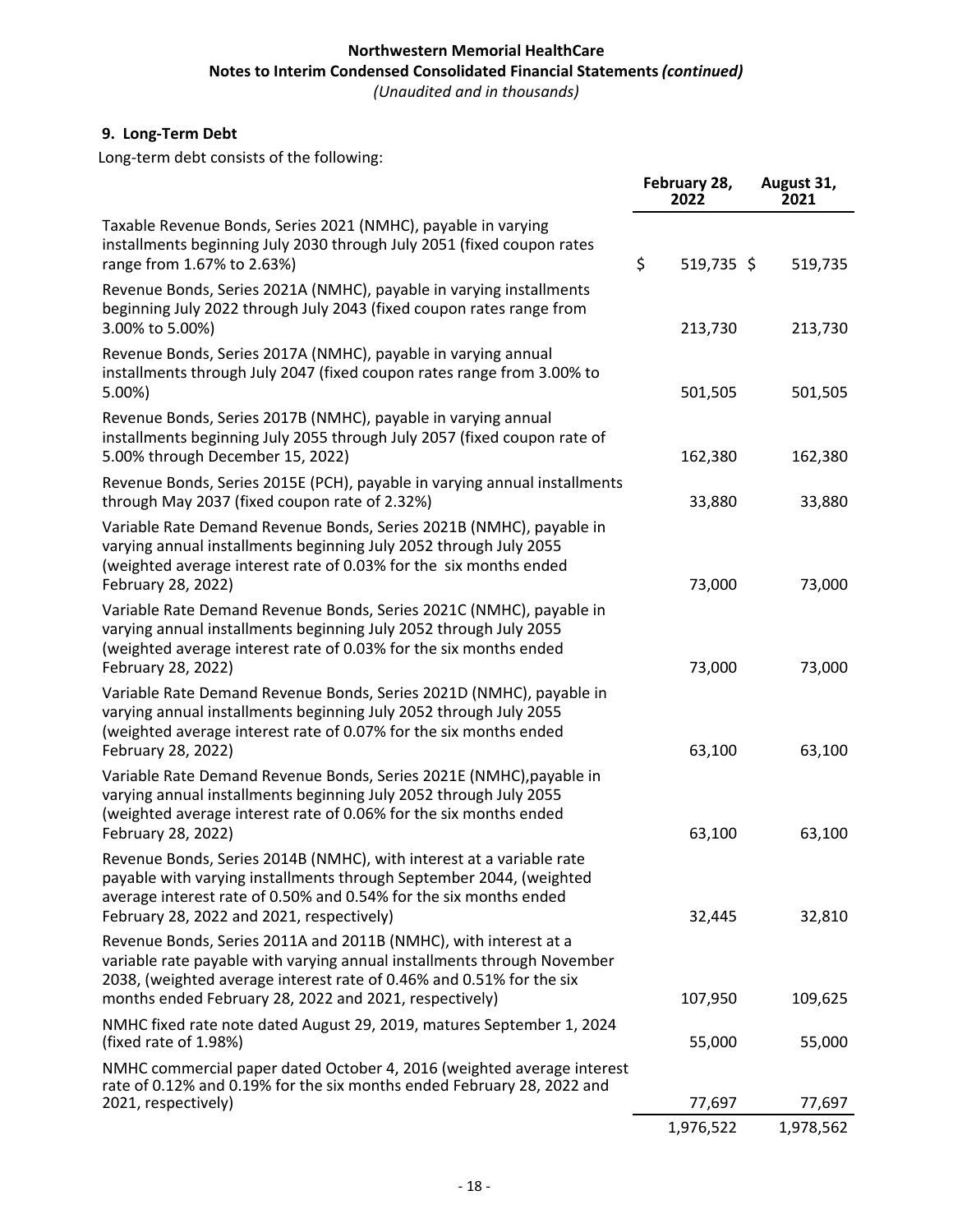|                                                             | February 28,<br>2022 | August 31,<br>2021 |
|-------------------------------------------------------------|----------------------|--------------------|
| Less:                                                       |                      |                    |
| Unamortized premium and debt issuance costs                 | (51, 474)            | (56, 475)          |
| Long-term debt subject to short-term remarketing agreements | 288,580              | 126,200            |
| <b>Current maturities</b>                                   | 18,870               | 18,815             |
| Commercial paper, included in Short-term debt               | 77,697               | 77,697             |
|                                                             | 1,642,849            | 1,812,325          |

Northwestern Memorial has lines of credit with multiple banks. Northwestern Memorial has the option to borrow at various rates expressed as an adjustment to LIBOR, prime rate or other bank-offered rates. Additionally, Northwestern Memorial has restricted certain lines of credit to secure letters of credit. The amounts available, outstanding and restricted to secure letters of credit as of February 28, 2022 are as follows:

| Available |         | Outstanding | <b>Restricted</b> |  |  |
|-----------|---------|-------------|-------------------|--|--|
| ¢<br>پ    | 100,000 |             | 556               |  |  |
|           | 7,000   | __          | 4,029             |  |  |

Northwestern Memorial has SBPAs with two banks that cover certain variable rate demand revenue bonds (VRDBs). The short-term credit rating for each series of VRDBs is based on the respective bank's short-term credit rating. The long-term credit rating for each series of VRDBs is based on Northwestern Memorial's long-term credit rating. Changes in credit ratings may impact the interest paid, on or remarketing of, the VRDBs. As of February 28, 2022, the banks provided liquidity support in the event of a failed remarketing as follows:

|                 | <b>Par Value</b> | Expiration<br>date |
|-----------------|------------------|--------------------|
| Subseries 2021B | 73.000           | August 2026        |
| Subseries 2021C | 73.000           | August 2026        |

**Expiration**

Northwestern Memorial provides self-liquidity on the Series 2021D and Series 2021E Bonds. These bonds are classified as Long-term debt subject to short-term remarketing in the accompanying condensed consolidated balance sheets.

The SBPAs include reporting and financial requirements and other covenants. If an SBPA is not renewed or replaced prior to its expiration, or if some portion, or all of the related VRDBs are not successfully remarketed (i.e., failed remarketing) during the term of the SBPA, the related VRDBs are Purchased Bonds by the SBPA provider under the SBPA. Such Purchased Bonds are required to be redeemed by the Obligated Group over an amortization period pursuant to the SBPA. The earliest redemption associated with the Purchased Bonds is 367 days from the failed remarketing date or the expiration date of the SBPA. Therefore, the VRDBs that are supported by SBPAs are classified as long-term debt in the accompanying condensed consolidated balance sheets.

The Series 2017B Bonds are subject to a Mandatory Tender on December 15, 2022 at which time the bonds are subject to redemption and therefore these bonds are classified as Long-term debt subject to short-term remarketing in the accompanying condensed consolidated balance sheet as of February 28, 2022. The Obligated Group may seek to remarket or refinance the bonds.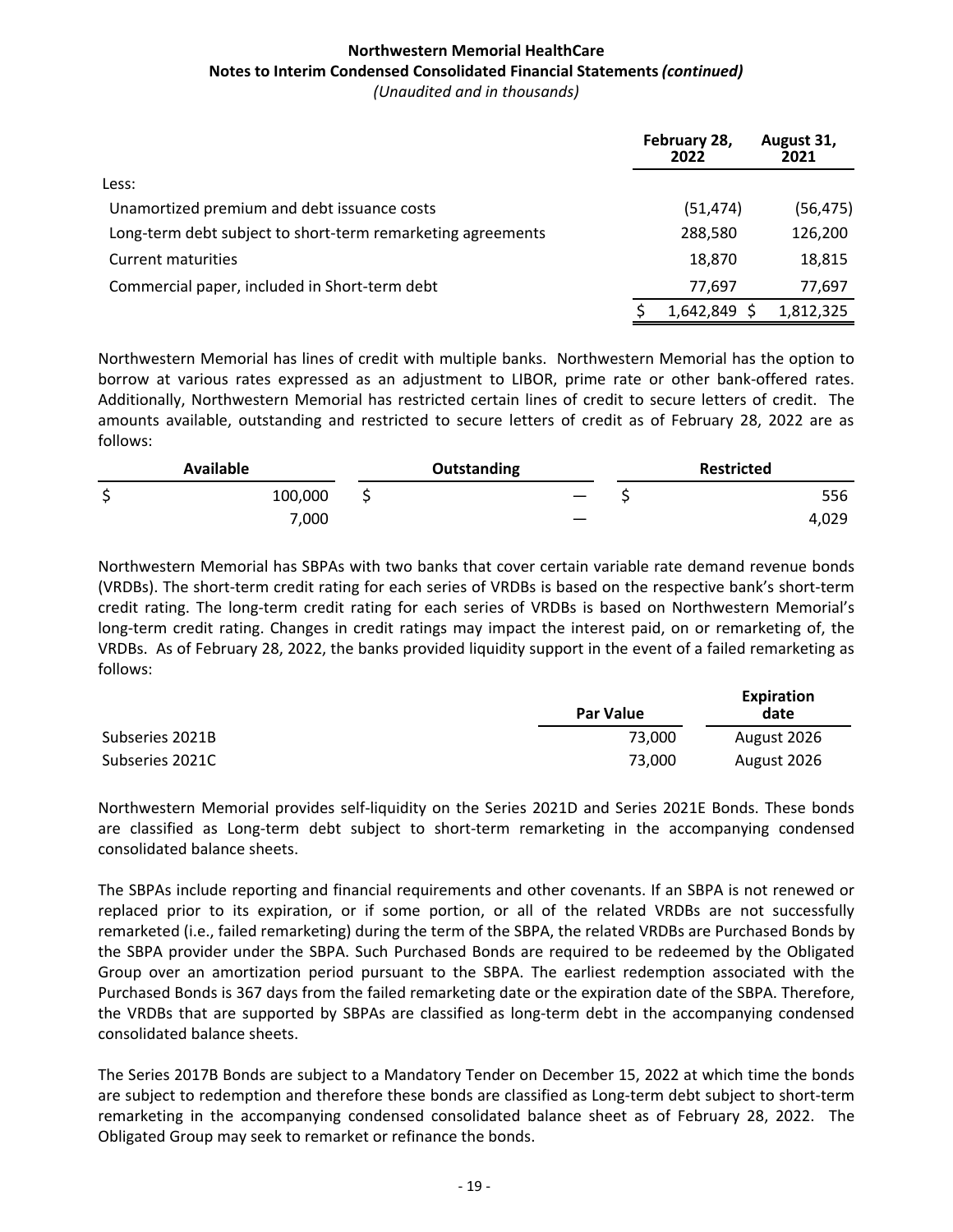The Series 2014B Bonds are subject to put options such that the bondholders have agreed to hold the 2014B for initial private placement rate periods ending on July 1, 2024, at which time the bonds are subject to redemption. The Obligated Group may provide written notice to the bondholder no sooner than 18 months and not later than four months prior to the end of the initial private placement rate period of its desire to request the bondholders to extend the initial private placement rate period. The bondholders must provide notice of acceptance of the request within 60 days of such request. In the event the initial private placement rate period is not extended, Northwestern Memorial may be required to redeem the bonds, unless the bonds can be remarketed prior to July 1, 2024.

# **10. Derivatives**

In August 2021, Northwestern Memorial fully redeemed the Illinois Finance Authority Variable Rate Demand Revenue Bonds Series 2007A1-4 (NMH) in aggregate amount of \$199,100. The swaps related to these bonds were not terminated. Northwestern Memorial's interest rate swaps related to the 2011A-B bonds were not impacted. The interest rate swaps will remain in place for the sole purpose of risk management. To manage fluctuations in cash flows resulting from interest rate risk, Northwestern Memorial entered into various interest rate swap agreements. By using interest rate swaps to manage the risk of changes in interest rates, Northwestern Memorial exposes itself to credit risk and market risk. Credit risk is the risk that a counterparty will fail to perform under the terms of a derivative contract. When the fair value of a swap is positive, the counterparty owes Northwestern Memorial, which creates credit risk for Northwestern Memorial. When the fair value of a swap is zero or negative, the counterparty does not owe Northwestern Memorial. Northwestern Memorial minimizes the credit risk in its swap contracts by entering into transactions that either require the counterparty to post collateral for the benefit of Northwestern Memorial based on the credit rating of the counterparty and the fair value of the swap contract or whose cash flows are insured by a third party. For certain interest rate swaps, Northwestern Memorial is required to post collateral for the benefit of the counterparty when the negative fair value of the swap exceeds a defined threshold. The aggregate fair value liability of the swaps on the condensed consolidated balance sheets reflect a reduction of \$2,408 and \$2,404 for nonperformance risk at February 28, 2022 and August 31, 2021, respectively. Market risk is the adverse effect on the value of a financial instrument that results from a change in interest rates. The market risk associated with interest rate changes is managed by establishing and monitoring parameters that limit the types and degree of market risk that may be undertaken. Management also mitigates risk through periodic reviews of its swap positions in the context of their total blended cost of capital.

| <b>Notional Amount</b> |                      |   |                    |                         |                  |                               |
|------------------------|----------------------|---|--------------------|-------------------------|------------------|-------------------------------|
|                        | February 28,<br>2022 |   | August 31,<br>2021 | <b>Maturity</b><br>Date | <b>Rate Paid</b> | <b>Rate Received</b>          |
|                        | 99,550               | Ś | 99,550             | August 2042             | 3.89 %           | 63% of 1-Month LIBOR + 28 bps |
|                        | 99,550               |   | 99,550             | August 2042             | 3.89             | 63% of 1-Month LIBOR + 28 bps |
|                        | 59,150               |   | 59,575             | November 2038           | 3.82             | 67% of 3-Month LIBOR          |
|                        | 59,150               |   | 59,575             | November 2038           | 3.52             | 67% of 3-Month LIBOR          |
| \$                     | 317,400              |   | 318,250            |                         |                  |                               |

The following is a summary of the outstanding positions under existing interest rate swap agreements: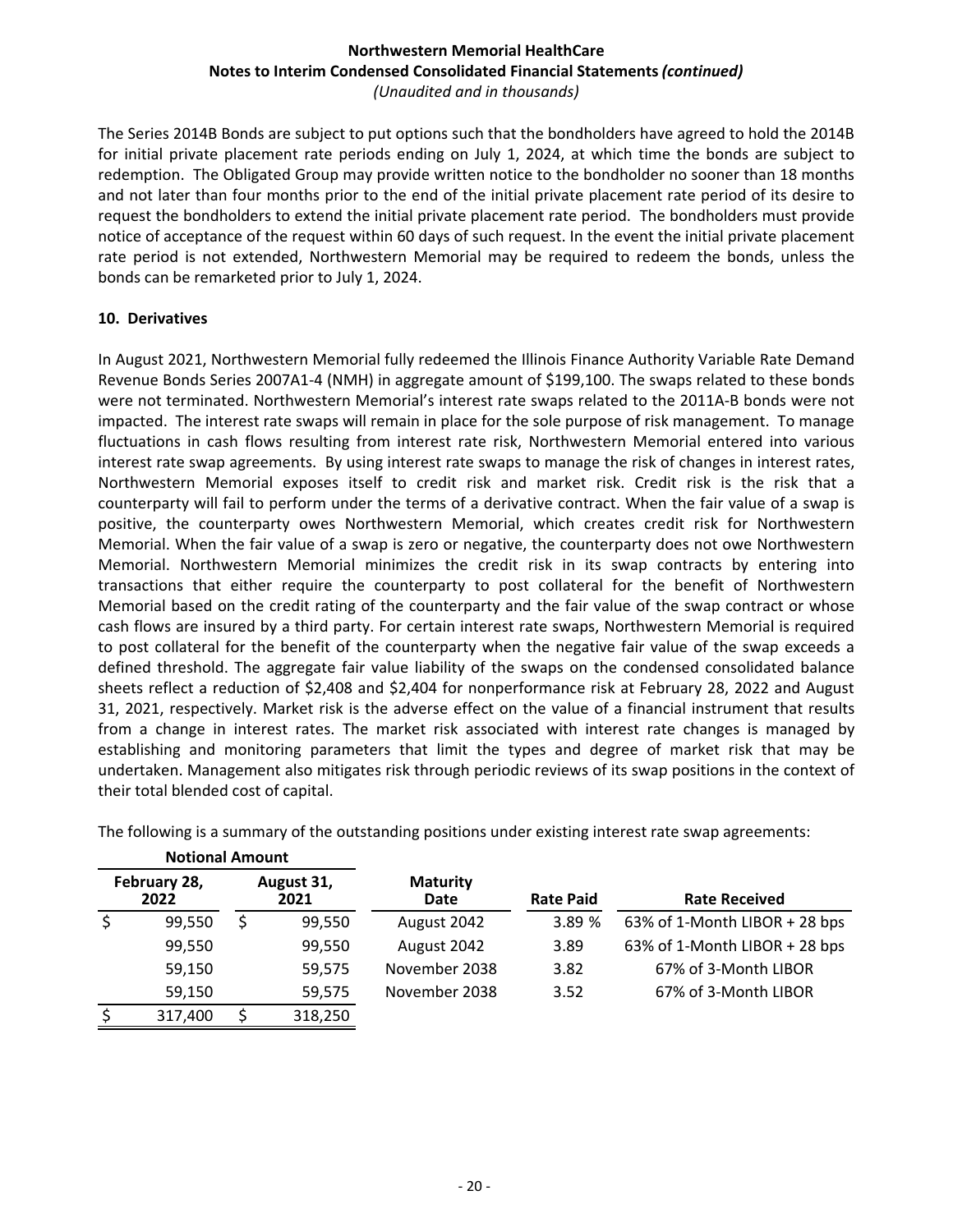The fair value of derivative instruments is as follows:

|                                                       | <b>Derivative Liabilities</b>        |                      |                    |  |  |  |  |
|-------------------------------------------------------|--------------------------------------|----------------------|--------------------|--|--|--|--|
|                                                       | <b>Balance Sheet</b><br>Location     | February 28,<br>2022 | August 31,<br>2021 |  |  |  |  |
| Derivatives not designated as<br>hedging instruments: |                                      |                      |                    |  |  |  |  |
| Interest rate contracts                               | Interest rate<br>swap liabilities \$ | 89,431 \$            | 106,447            |  |  |  |  |

The effects of derivative instruments on the condensed consolidated statements of operations and changes in net assets are as follows:

|                                                               | <b>Three Months Ended</b> |              | <b>Six Months Ended</b> |          |
|---------------------------------------------------------------|---------------------------|--------------|-------------------------|----------|
|                                                               | February 28,              |              | February 28,            |          |
|                                                               | 2022                      | 2021         | 2022                    | 2021     |
| Derivatives not designated as hedging<br>instruments:         |                           |              |                         |          |
| Operating expense - interest                                  | $(1,030)$ \$              | $(1,686)$ \$ | $(2,093)$ \$            | (3, 426) |
| Nonoperating - investment return                              | (1,721)                   |              | (3, 469)                |          |
| Nonoperating - change in fair value of<br>interest rate swaps | 10,550                    | 19,003       | 17,017                  | 22,420   |

Northwestern Memorial's derivative instruments contain provisions that require its debt to remain above certain credit ratings from Standard & Poor's and Moody's. If Northwestern Memorial's debt were to fall below those levels, it would be in violation of these provisions, and the counterparties to the derivative instruments could request immediate payment or demand immediate and ongoing full overnight collateralization on derivative instruments in net liability positions. Northwestern Memorial has posted collateral of \$0 and \$2,590 as of February 28, 2022 and August 31, 2021, respectively. If the credit-riskrelated contingent features underlying the agreement were triggered to the fullest extent on February 28, 2022, Northwestern Memorial would be required to post \$91,839 of additional collateral to its counterparties.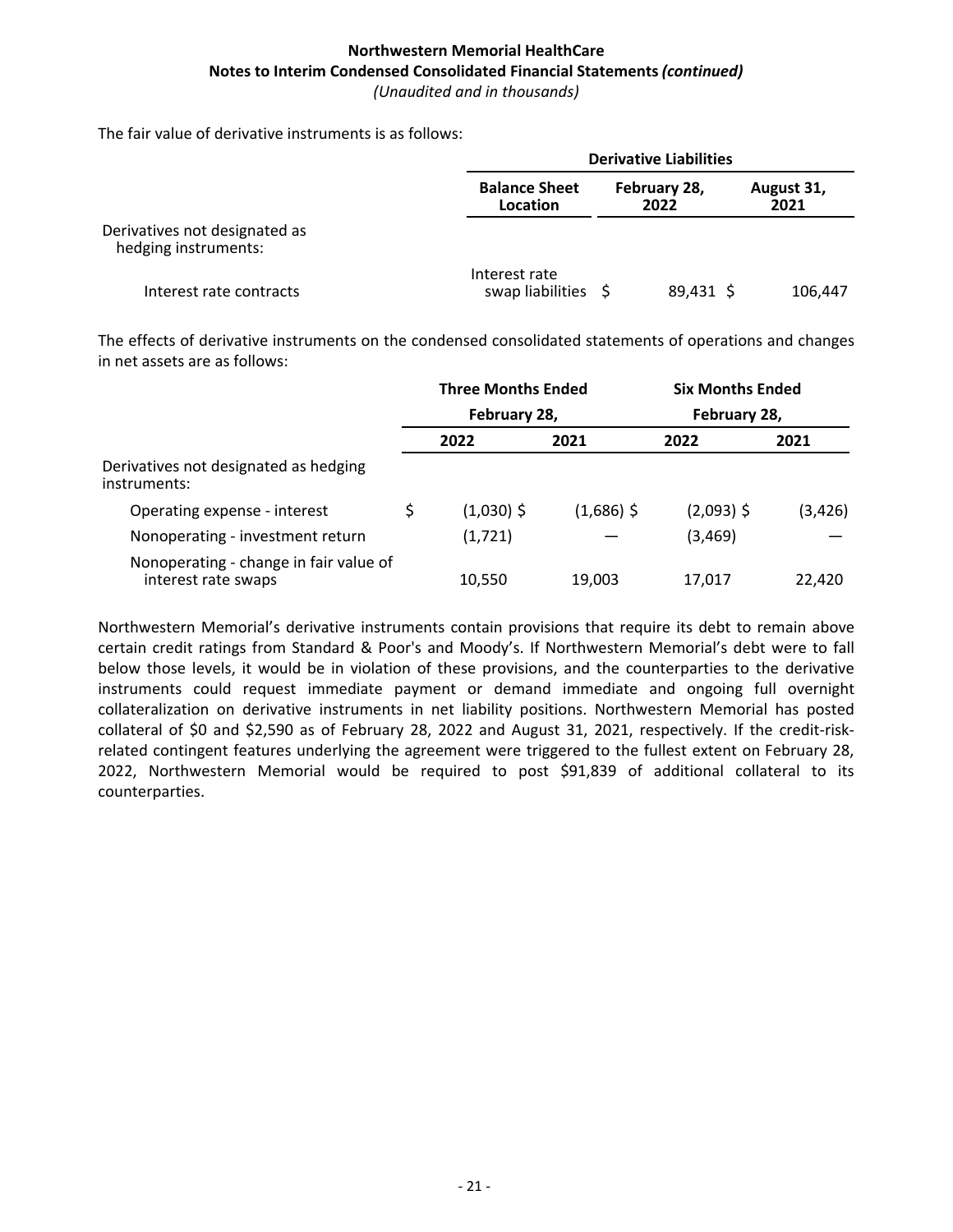#### 11. Net Assets with Donor Restrictions

Net assets with donor restrictions are available for the following purposes as follows:

|                                               | February 28, |             | August 31, |  |  |
|-----------------------------------------------|--------------|-------------|------------|--|--|
|                                               |              | 2022        | 2021       |  |  |
| Subject to expenditure for specified purpose: |              |             |            |  |  |
| Purchase of property and equipment            | \$           | $51,153$ \$ | 34,874     |  |  |
| Operating expenses and charity care           |              | 265,590     | 244,072    |  |  |
| Research, education and other                 |              | 170,958     | 154,841    |  |  |
| Total expenditure for specified purpose       |              | 487,701     | 433,787    |  |  |
| Subject to passage of time:                   |              |             |            |  |  |
| Pledges and trusts                            |              | 2,819       | 2,776      |  |  |
| Endowments:                                   |              |             |            |  |  |
| Perpetual in nature:                          |              |             |            |  |  |
| Purchase of property and equipment            |              | 16,004      | 16,004     |  |  |
| Operating expenses and charity care           |              | 94,636      | 85,310     |  |  |
| Research, education and other                 |              | 112,575     | 111,730    |  |  |
| Total perpetual in nature                     |              | 223,215     | 213,044    |  |  |
| Total net assets with donor restrictions      |              | 713,735 \$  | 649,607    |  |  |

Net assets were released from donor restrictions by incurring expenditures for the following purposes as follows:

|                                    | <b>Three Months Ended</b> |           | <b>Six Months Ended</b> |        |  |  |
|------------------------------------|---------------------------|-----------|-------------------------|--------|--|--|
|                                    | February 28,              |           | February 28,            |        |  |  |
|                                    | 2022                      | 2021      | 2022                    | 2021   |  |  |
| Health care services:              |                           |           |                         |        |  |  |
| Purchase of property and equipment | $1,838$ \$                | 4,399 \$  | $5,214$ \$              | 5,861  |  |  |
| Clinical expenses and charity care | 3,881                     | 2,794     | 7,030                   | 5,551  |  |  |
| Research, education and other      | 3.646                     | 6.483     | 8.694                   | 9,205  |  |  |
|                                    | $9,365$ \$                | 13,676 \$ | $20,938$ \$             | 20,617 |  |  |

Net assets released from donor restrictions reported in the condensed consolidated statements of operations and changes in net assets were recorded as follows:

|                                                                                |  | <b>Three Months Ended</b> |            | <b>Six Months Ended</b> |        |
|--------------------------------------------------------------------------------|--|---------------------------|------------|-------------------------|--------|
|                                                                                |  | February 28,              |            | February 28,            |        |
|                                                                                |  | 2022                      | 2021       | 2022                    | 2021   |
| Net assets released from donor<br>restrictions and federal and state grants \$ |  | $6,161$ \$                | $8,298$ \$ | $11,655$ \$             | 12,389 |
| Nonoperating other                                                             |  | 1,366                     | 979        | 4.069                   | 2,367  |
|                                                                                |  | 7,527 \$                  | $9,277$ \$ | $15,724$ \$             | 14,756 |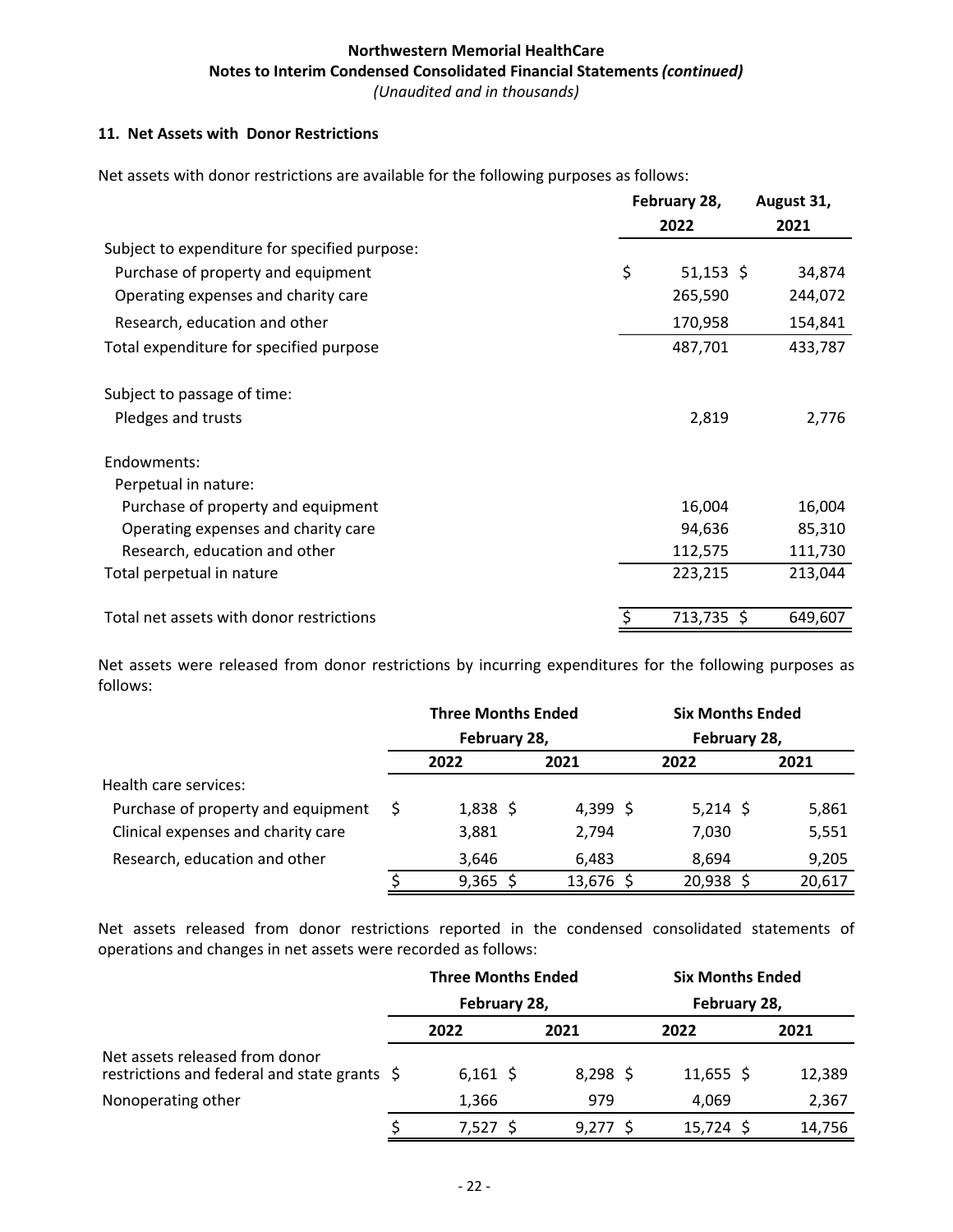Northwestern Memorial's endowment consists of individual donor-restricted funds established for a variety of purposes. Net assets associated with endowment funds are classified and reported based on the donorimposed restrictions.

Northwestern Memorial has interpreted the Uniform Prudent Management of Institutional Funds Act of 2006 (UPMIFA), as adopted by the State of Illinois, as requiring the preservation of the value of the original gift as of the gift date of the donor-restricted endowment funds absent explicit donor stipulations to the contrary. As a result of this interpretation, Northwestern Memorial classifies as net assets with restrictions the original value of gifts donated to the permanent endowment, the original value of subsequent gifts to the permanent endowment and accumulations to the permanent endowment made in accordance with the direction of the applicable donor gift instrument at the time.

In accordance with UPMIFA, Northwestern Memorial considers the following factors in making a determination to appropriate or accumulate donor-restricted funds:

- The duration and preservation of the fund
- The purposes of Northwestern Memorial and the endowment fund
- General economic conditions
- The possible effects of inflation and deflation
- The expected total return from investment income
- Other resources of Northwestern Memorial
- The investment policies of Northwestern Memorial

Northwestern Memorial has adopted investment and spending policies for endowment assets designed to provide a predictable stream of funding to programs supported by its endowment while seeking to maintain purchasing power of the endowment assets. Endowment assets include those assets of donor-restricted funds that must be held in perpetuity or for a donor-specified period. Under this policy, endowment assets are allocated a fixed annual return, which is currently set at 6%.

Northwestern Memorial has a policy that generally limits annual spending from endowment funds to 4% of the endowment fund balance at the midpoint of the preceding fiscal year. In establishing this policy, Northwestern Memorial considered the long-term expected return on its endowment. Accordingly, over the long term, Northwestern Memorial expects the spending policy to allow its endowment to grow at an average annual rate of 2%. This is consistent with its objective to maintain the purchasing power of the endowment assets held in perpetuity or for a specific term, as well as to provide additional real growth through new gifts and investment return.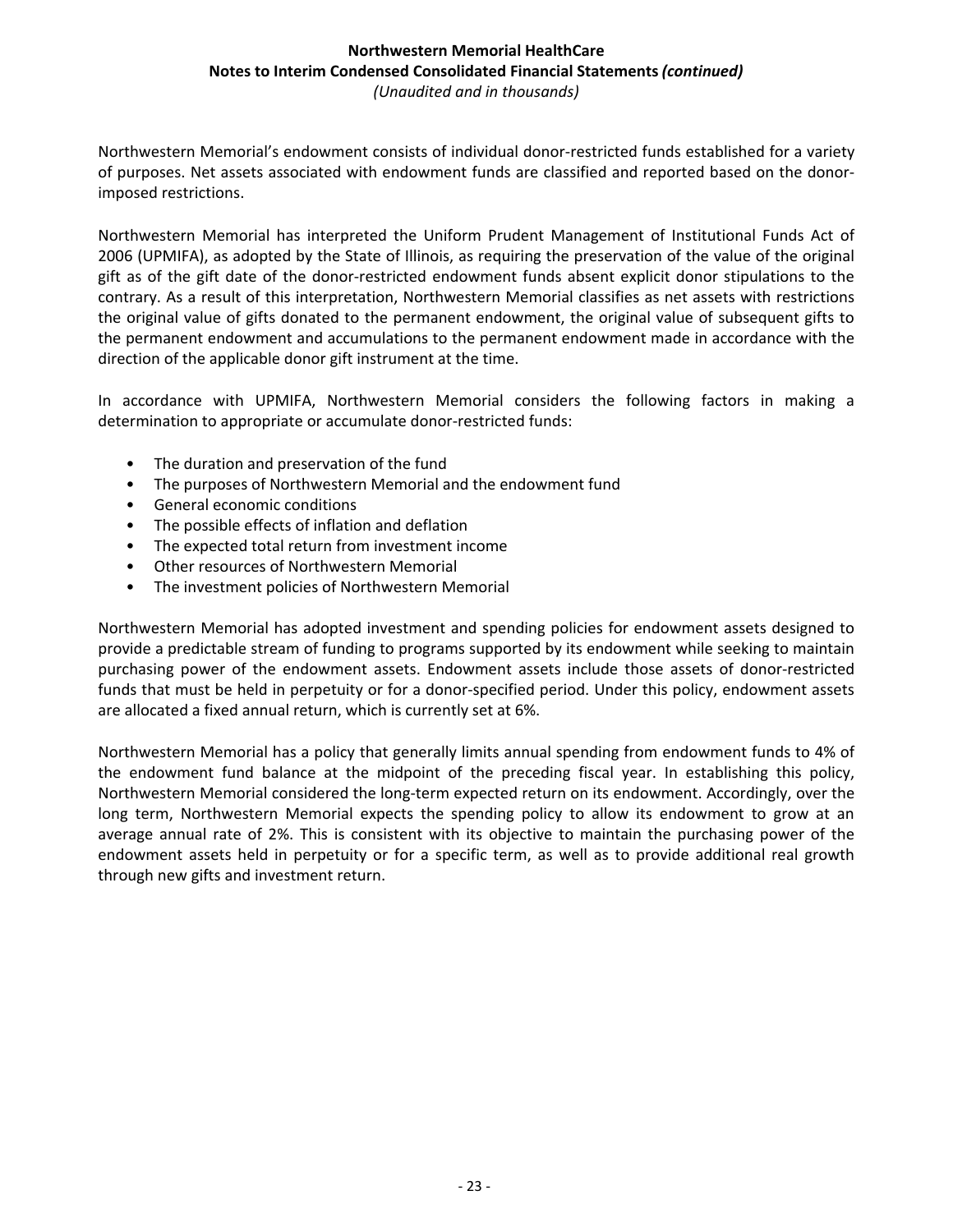The changes in endowment net assets for the twelve months ended August 31, 2021 and six months ended February 28, 2022 are summarized below:

|                                         | <b>Total</b>  |
|-----------------------------------------|---------------|
| Endowment net assets, August 31, 2020   | \$<br>270,011 |
| Contributions                           | 7,198         |
| Change in value of trusts               | 2,420         |
| Investment return                       | 15,563        |
| Appropriation for expenditure           | (11, 247)     |
| Other                                   | 999           |
| Endowment net assets, August 31, 2021   | 284,944       |
| Contributions                           | 11,743        |
| Change in value of trusts               | (139)         |
| Investment return                       | 8,095         |
| Appropriation for expenditure           | (2,926)       |
| Other                                   | 323           |
| Endowment net assets, February 28, 2022 | 302,040       |

# **12. Liquidity and Availability**

Financial assets available for general expenditure within one year of the balance sheet date comprise the following:

|                                                  | February 28,<br>2022 | August 31,<br>2021 |  |  |
|--------------------------------------------------|----------------------|--------------------|--|--|
| Cash and cash equivalents                        | 760,768 \$           | 1,229,066          |  |  |
| Patient accounts receivable                      | 830,535              | 830,724            |  |  |
| Pledges receivable                               | 24,840               | 21,907             |  |  |
| Grants receivable                                | 1,721                | 2,150              |  |  |
| Other receivables                                | 89,745               | 86,005             |  |  |
| <b>Investments</b>                               | 8,531,173            | 8,417,372          |  |  |
| Total financial assets available within one year | 10,238,782 \$        | 10,587,224         |  |  |

# 13. Self-Insurance Programs and Related Insurance Recoverable

Northwestern Memorial's self-insurance liabilities and the related amount recoverable from reinsurers are reported in the accompanying condensed consolidated balance sheets at present value based on a discount rate of 2.0% as of February 28, 2022 and August 31, 2021. Provisions for the professional and general liability risks are based on an actuarial estimate of losses using actual loss data adjusted for industry trends and current conditions and an evaluation of claims by Northwestern Memorial's legal counsel. The provision for estimated self-insured claims includes estimates of ultimate costs for both reported claims and claims incurred but not reported.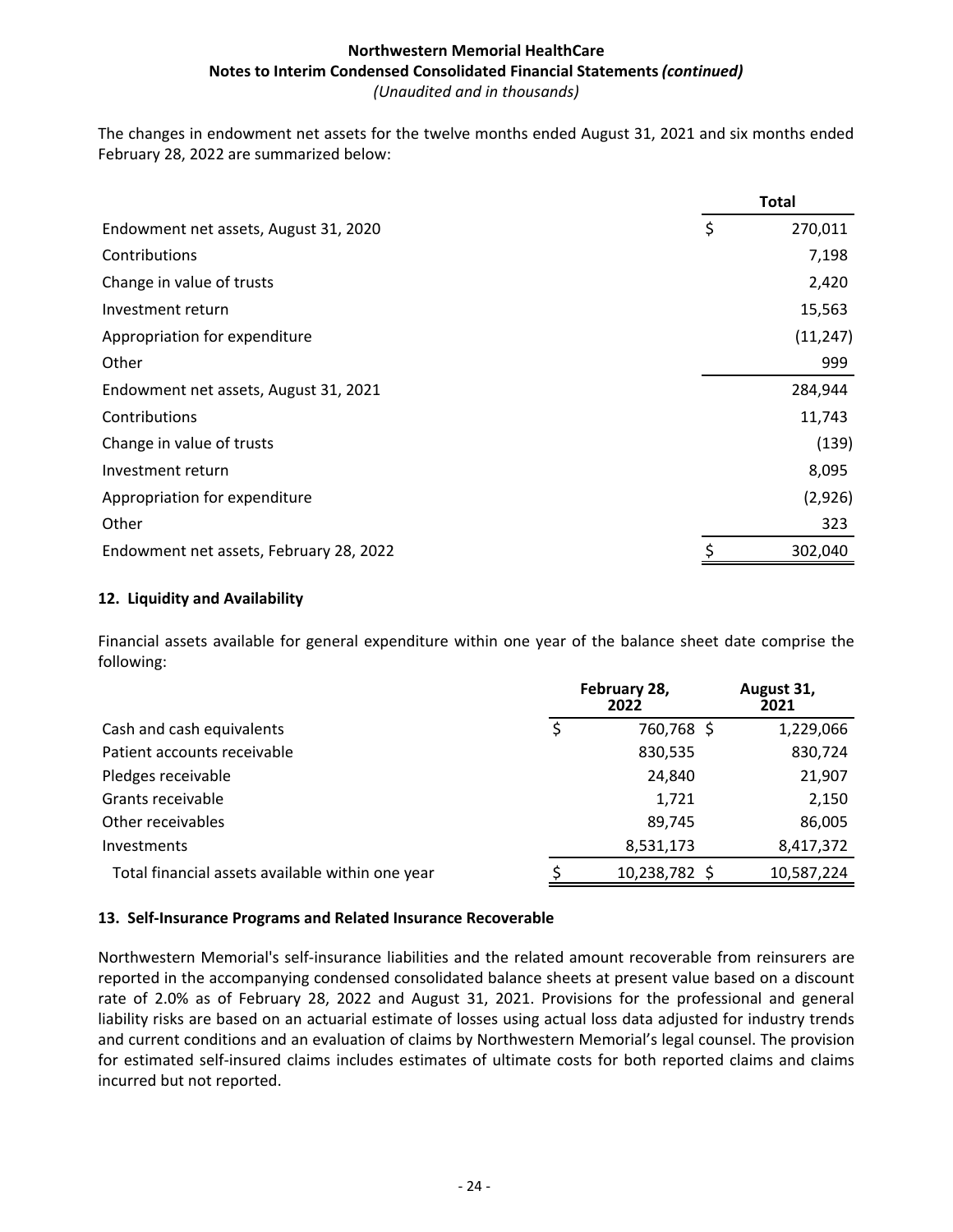#### 14. **Employee Benefit Obligations**

Northwestern Memorial's non-contributory, defined-benefit pension plans (Plans) cover certain Northwestern Memorial employees employed prior to January 1, 2013 in NMHC, NMH and Northwestern Lake Forest Hospital (NLFH). The Plans were hard frozen as of December 31, 2012, such that no participant will earn any additional or new benefits under the Plans on or after January 1, 2013.

Net periodic pension benefit cost included in Nonoperating gains (losses) Other in the accompanying condensed consolidated statements of operations and changes in net assets is comprised of the following:

|                                                  | <b>Three Months Ended</b> |              | <b>Six Months Ended</b> |              |          |
|--------------------------------------------------|---------------------------|--------------|-------------------------|--------------|----------|
|                                                  |                           | February 28, |                         | February 28, |          |
| Plan expenses                                    |                           | 2022         | 2021                    | 2022         | 2021     |
|                                                  |                           | $(487)$ \$   | $(611)$ \$              | $(974)$ \$   | (1, 222) |
| Interest cost on projected benefit<br>obligation |                           | (3,528)      | (3,434)                 | (7,056)      | (6,868)  |
| Expected return on Plan's assets                 |                           | 13,683       | 11,469                  | 27,366       | 22,938   |
| Amortization of net loss                         |                           | (251)        | (1, 565)                | (502)        | (3, 130) |
|                                                  |                           | $9,417$ \$   | 5,859 \$                | 18,834 \$    | 11,718   |

Northwestern Memorial made no contributions for the three and six months ended February 28, 2022 and 2021, and has no current plans to contribute to the Plans during the fiscal year ending August 31, 2022.

Northwestern Memorial uses the spot rate approach to measure the service and interest cost. This method does not apply to the service cost as both plans have been frozen, but results in different discount rates utilized for purposes of measuring the interest cost of the two plans.

#### **15. Functional Expenses**

Northwestern Memorial provides general health care services primarily to residents within its geographic location and supports research and education programs. Operating expenses directly attributable to a specific functional area are reported as expenses of those functional areas. Expenses other than depreciation expense are directly allocated to functional departments at the time they are incurred. Depreciation expense is allocated on a pro rata basis. General administrative and other expenses primarily include legal, finance, purchasing, human resources, information technology, management and governance.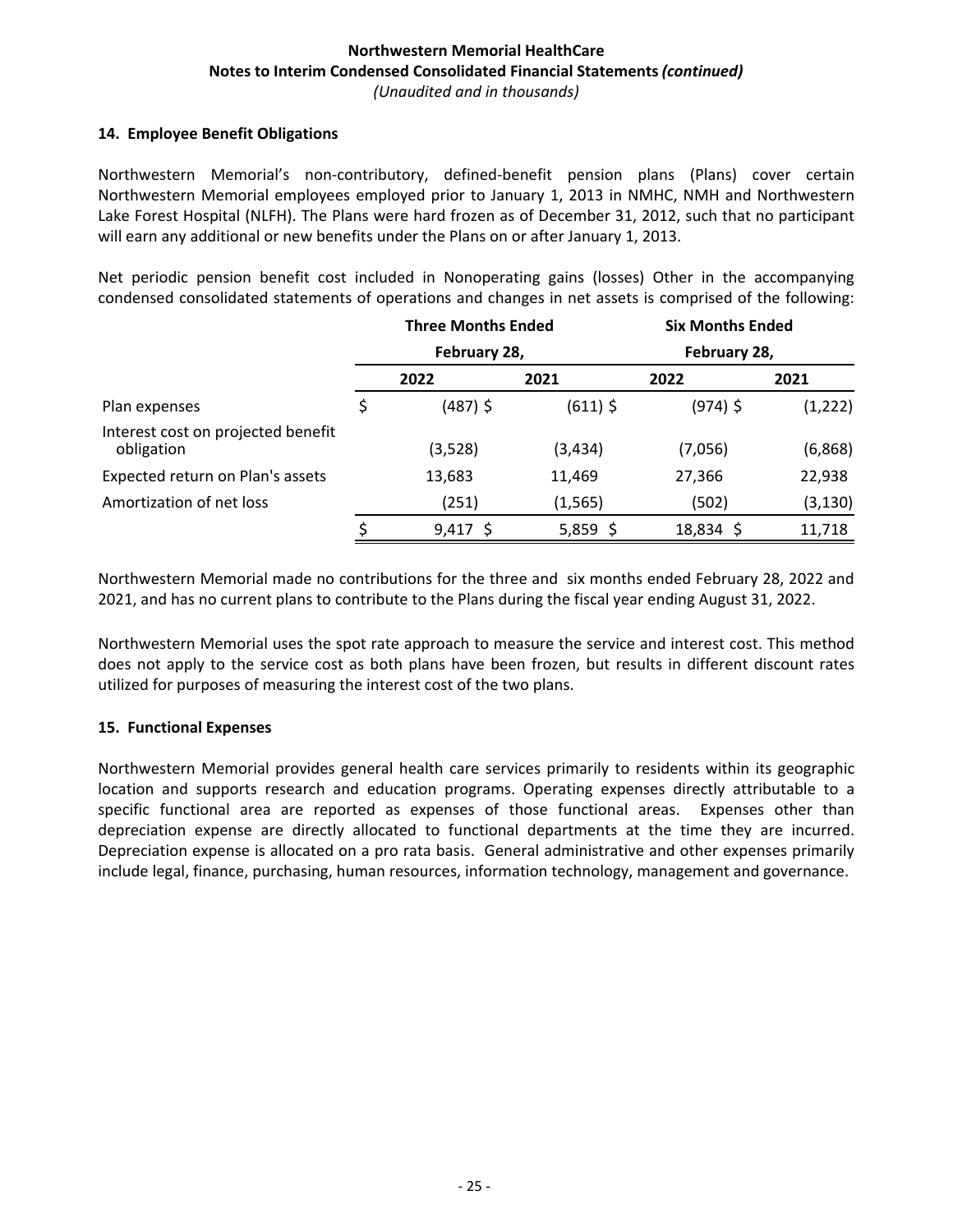|                                  | <b>February 28, 2022</b> |                                       |                                         |            |                    |            |                                         |            |     |                                 |  |
|----------------------------------|--------------------------|---------------------------------------|-----------------------------------------|------------|--------------------|------------|-----------------------------------------|------------|-----|---------------------------------|--|
|                                  |                          | <b>Health Care</b><br><b>Services</b> | <b>Research and</b><br><b>Education</b> |            | <b>Fundraising</b> |            | General,<br>Administrative<br>and Other |            |     | <b>Total</b><br><b>Expenses</b> |  |
| <b>Salaries</b>                  | \$                       | 1,344,959 \$                          |                                         | $2,269$ \$ |                    | $3,522$ \$ |                                         | 292,866 \$ |     | 1,643,616                       |  |
| <b>Employee benefits</b>         |                          | 191,530                               |                                         | 601        |                    | 481        |                                         | 44,642     |     | 237,254                         |  |
| <b>Supplies</b>                  |                          | 828,308                               |                                         | 309        |                    | 181        |                                         | 11,418     |     | 840,216                         |  |
| <b>Purchased services</b>        |                          | 104,359                               |                                         | 7,794      |                    | 202        |                                         | 262,305    |     | 374,660                         |  |
| Depreciation and<br>amortization |                          | 172,487                               |                                         | 3,067      |                    | 224        |                                         | 40,798     |     | 216,576                         |  |
| Insurance                        |                          | 83,840                                |                                         |            |                    |            |                                         | 20,838     |     | 104,678                         |  |
| Rent and utilities               |                          | 24,194                                |                                         | 1          |                    | 135        |                                         | 27,574     |     | 51,904                          |  |
| Repairs and maintenance          |                          | 45,121                                |                                         | 189        |                    | 95         |                                         | 21,779     |     | 67,184                          |  |
| Interest                         |                          | 31                                    |                                         |            |                    |            |                                         | 21,391     |     | 21,422                          |  |
| Illinois Hospital Assessment     |                          | 100,790                               |                                         |            |                    |            |                                         |            |     | 100,790                         |  |
| Other                            |                          | 16,344                                |                                         | 56,081     |                    | 78         |                                         | 20,614     |     | 93,117                          |  |
|                                  | \$,                      | 2,911,963 \$                          |                                         | 70,311 \$  |                    | 4,918 \$   |                                         | 764,225    | \$. | 3,751,417                       |  |

Expenses related to providing these services were as follows for the six months ended:

|                                  | <b>February 28, 2021</b> |                                       |                                         |  |                    |  |                                                |  |                                 |  |
|----------------------------------|--------------------------|---------------------------------------|-----------------------------------------|--|--------------------|--|------------------------------------------------|--|---------------------------------|--|
|                                  |                          | <b>Health Care</b><br><b>Services</b> | <b>Research and</b><br><b>Education</b> |  | <b>Fundraising</b> |  | General,<br><b>Administrative</b><br>and Other |  | <b>Total</b><br><b>Expenses</b> |  |
| Salaries                         | \$                       | $1,130,862$ \$                        | $1,972$ \$                              |  | $3,584$ \$         |  | 249,915 \$                                     |  | 1,386,333                       |  |
| <b>Employee benefits</b>         |                          | 132,203                               | 376                                     |  | 401                |  | 36,096                                         |  | 169,076                         |  |
| <b>Supplies</b>                  |                          | 746,458                               | 400                                     |  | 113                |  | 10,279                                         |  | 757,250                         |  |
| <b>Purchased services</b>        |                          | 84,518                                | 7,468                                   |  | 196                |  | 261,704                                        |  | 353,886                         |  |
| Depreciation and<br>amortization |                          | 153,020                               | 2,710                                   |  | 245                |  | 36,004                                         |  | 191,979                         |  |
| Insurance                        |                          | 66,994                                |                                         |  |                    |  | 12,899                                         |  | 79,893                          |  |
| Rent and utilities               |                          | 22,160                                | 3                                       |  | 184                |  | 23,208                                         |  | 45,555                          |  |
| Repairs and maintenance          |                          | 38,476                                | 4                                       |  | 279                |  | 18,151                                         |  | 56,910                          |  |
| Interest                         |                          | 1,592                                 |                                         |  |                    |  | 25,326                                         |  | 26,918                          |  |
| Illinois Hospital Assessment     |                          | 89,871                                |                                         |  |                    |  |                                                |  | 89,871                          |  |
| Other                            |                          | 17,087                                | 49,999                                  |  | 70                 |  | 16,577                                         |  | 83,733                          |  |
|                                  | \$                       | 2,483,241 \$                          | 62,932 \$                               |  | $5,072$ \$         |  | $690,159$ \$                                   |  | 3,241,404                       |  |

The research and education costs include \$988 and \$931 for the six months ended February 28, 2022 and 2021, respectively, of expenses supported by federal, state, and corporate grants; and includes \$7,682 and \$8,245 for the six months ended February 28, 2022 and 2021, respectively, of expenses supported by other donor-restricted funds.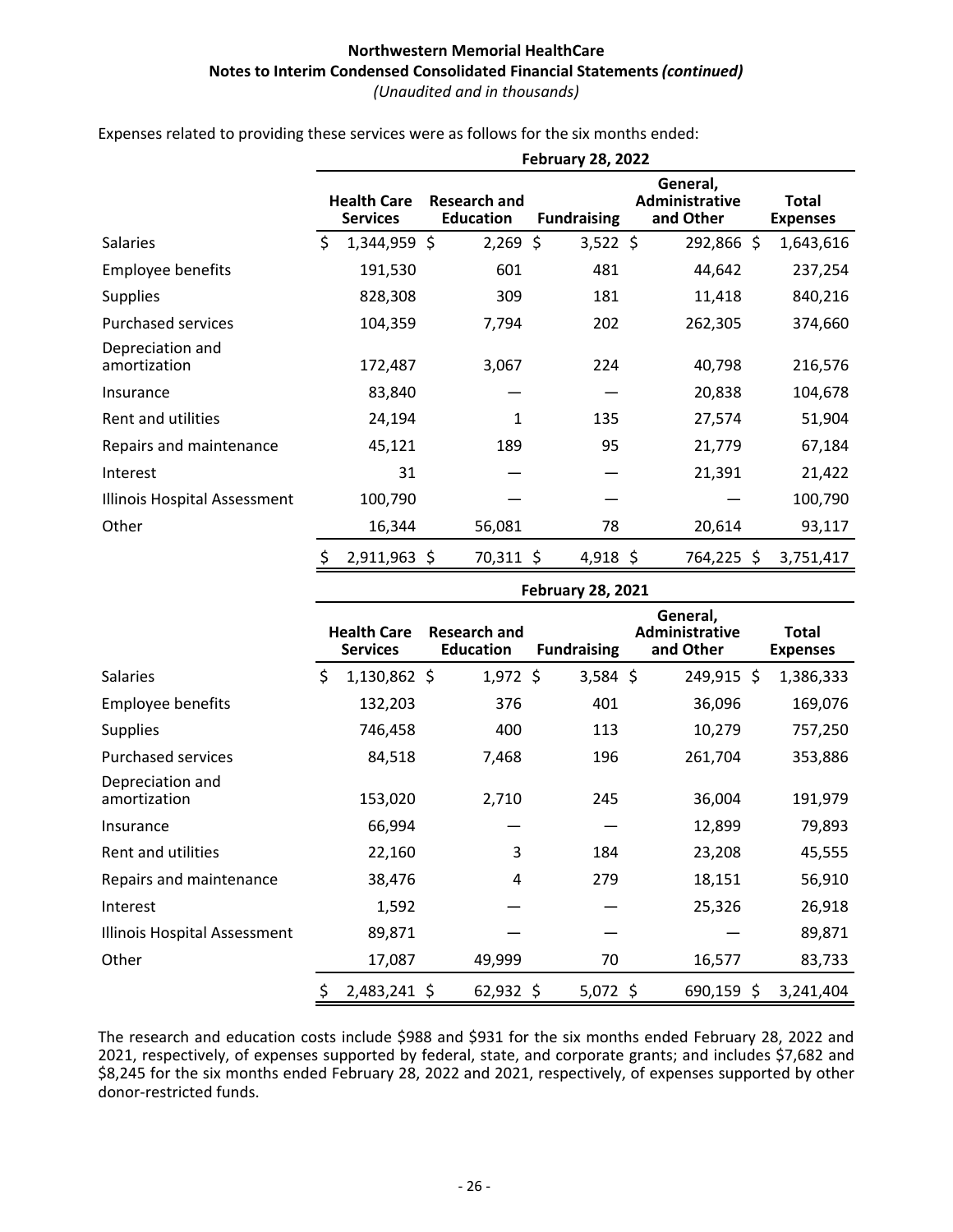#### **16. Commitments and Contingencies**

#### *Academic, Program and Other Support*

Consistent with its mission, Northwestern Memorial provides academic, program and other support to other not-for-profit entities. The present value of the total remaining commitments related to this support is \$73,807 and \$76,167 at February 28, 2022 and August 31, 2021, respectively, which is reported as Grants and academic support payable, current portion and Grants and academic support payable, less current portion in the accompanying condensed consolidated balance sheets.

Northwestern Memorial will provide continuing funding to Northwestern University in support of the research and education mission of FSM. This continuing funding is based on the average Patient service revenue and operating results of Northwestern Memorial. The expense incurred of \$26,745 and \$24,701 for the three months ended February 28, 2022 and 2021, and \$55,483 and \$49,937 for the six months ended February 28, 2022 and 2021, respectively, is recorded in Other expense in the accompanying condensed consolidated statements of operations and changes in net assets; a related liability of \$567 and \$5,652, is recorded in Accrued expenses and other current liabilities as of February 28, 2022 and August 31, 2021, respectively. 

#### *Capital Projects*

Various capital projects are currently being constructed and are expected to be placed in service over the next three years. The total estimated cost of these projects is approximately \$1,944,000. As of February 28, 2022, project commitments totaled \$1,274,000, of which \$864,000 has been incurred.

#### *Regulatory*

Laws and regulations governing the Medicare and Medicaid programs are extremely complex and subject to interpretation. As a result, there is a reasonable possibility that recorded amounts will change by a material amount in the near term. During the last few years, as a result of nationwide investigations by governmental agencies, various health care organizations have received requests for information and notices regarding alleged noncompliance with those laws and regulations, which, in some instances, have resulted in organizations entering into significant settlement agreements. Compliance with such laws and regulations may also be subject to future government review and interpretation, as well as significant regulatory action, including fines, penalties and potential exclusion from the Medicare and Medicaid programs.

In addition, an increasing number of the operations and practices of not-for-profit health care providers has been challenged or questioned to determine whether they are consistent with the regulatory requirements for nonprofit tax-exempt organizations. These challenges are broader than concerns about compliance with federal and state statutes and regulations of core business practices of the health care organizations. The laws and regulations regarding these practices are also subject to interpretation and challenge. Areas that have come under examination have included pricing practices, billing and collection practices, charity care, community benefit, executive compensation and exemption of property from real property taxation. Northwestern Memorial expects that the level of review and audit to which it and other health care providers are subject will increase. There can be no assurance that regulatory authorities will not challenge Northwestern Memorial's compliance with these laws and regulations or that the laws and regulations themselves will not be subject to challenge, and it is not possible to determine the impact, if any, such claims, penalties or challenges would have on Northwestern Memorial.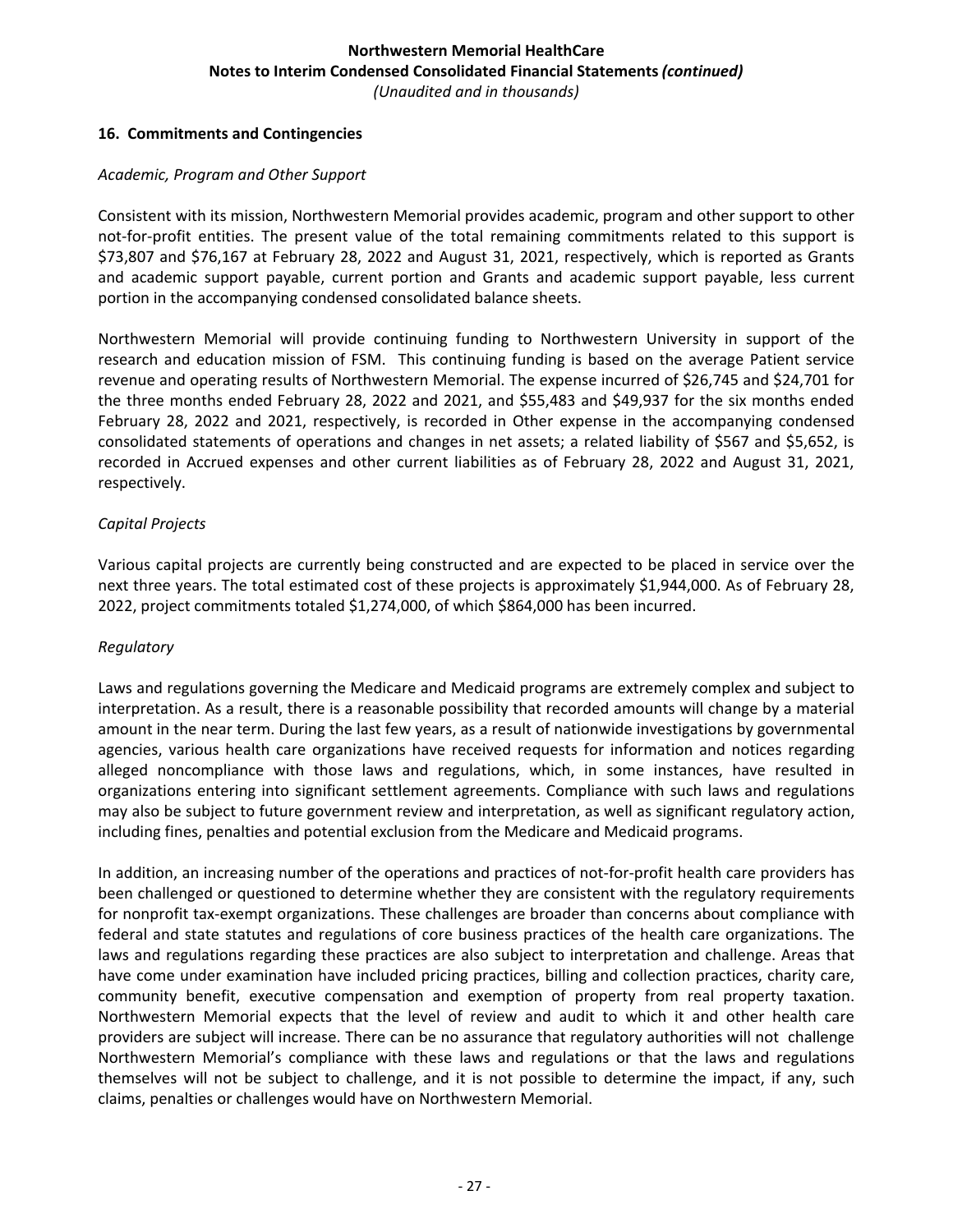The United States Department of Health and Human Services Office of Civil Rights (OCR) is responsible for enforcing the Health Insurance Portability and Accountability Act (HIPAA) and the Privacy and Security Rules. OCR has initiated a compliance review of Northwestern Memorial of certain privacy breaches related to inappropriate access of patient information. Northwestern Memorial has complied with the OCR data requests. In addition, Northwestern Memorial is aware of, has investigated, and has made disclosure to OCR with respect to certain other privacy breaches and has responded to requests for information from the OCR. NMHC is unable to determine whether any corrective actions or fines might be imposed by OCR as a result of the compliance review or the disclosures provided to OCR.

#### *Litigation*

Northwestern Memorial is a defendant in various other lawsuits arising in the ordinary course of business. Although the outcome of these lawsuits cannot be predicted with certainty, management believes the ultimate disposition of such matters will not have a material effect on Northwestern Memorial's consolidated financial position or operations.

# **17. COVID-19**

In March 2020, the World Health Organization declared the global novel coronavirus disease 2019 (COVID-19) outbreak a pandemic. Northwestern Memorial has developed and implemented an emergency response to the situation. However, COVID-19 could still materially affect Northwestern Memorial's operations and financial condition as the duration of the pandemic is unknown.

On March 27, 2020, the United States President signed into law the Coronavirus Aid, Relief, and Economic Security (CARES) Act, which provided economic assistance to a wide array of industries, including health care. As part of this act, CMS expanded its Accelerated and Advance Payment Program which allowed participants to receive expedited payments during periods of national emergencies. Northwestern Memorial received approximately \$412,000 in Medicare advanced payments. To preserve liquidity throughout the uncertain market, Northwestern Memorial retained these funds, which are recorded in Cash and cash equivalents at February 28, 2022 and August 31, 2021. CMS began recouping these advanced payments in April 2021, which was one year subsequent to the issuance of the funds and are based on a percentage of Medicare payments owed to Northwestern Memorial over 17 months with the remaining balance due at the conclusion of that time period.

Northwestern Memorial has received support under the CARES Act and American Rescue Plan Act (ARP). CARES Act support includes Provider Relief Funds (PRF). Northwestern Memorial accounted for the PRF payments and ARP payments as contributions that are recognized as revenue when any related conditions have been substantially met.

The PRF and ARP payments provide funding from the U.S. Department of Health and Human Services (HHS) to healthcare providers to support healthcare-related expenses or lost revenue attributable to COVID-19. Funds received from HHS represent payments to providers and do not need to be repaid as long as Northwestern Memorial complies with certain terms and conditions imposed by HHS, including reporting and compliance requirements. Northwestern Memorial recognized HHS stimulus payments of \$44,000 during the three and six months ended February 28, 2022, respectively, and \$12,000 for the three and six months ended February 28, 2021, respectively.

Northwestern Memorial has elected to defer the deposit and payment of the employer's share of Social Security taxes allowed under the CARES Act. Northwestern Memorial has deferred \$43,716 of such payments recorded in Accrued expenses and other current liabilities as of February 28, 2022 and \$87,432 of